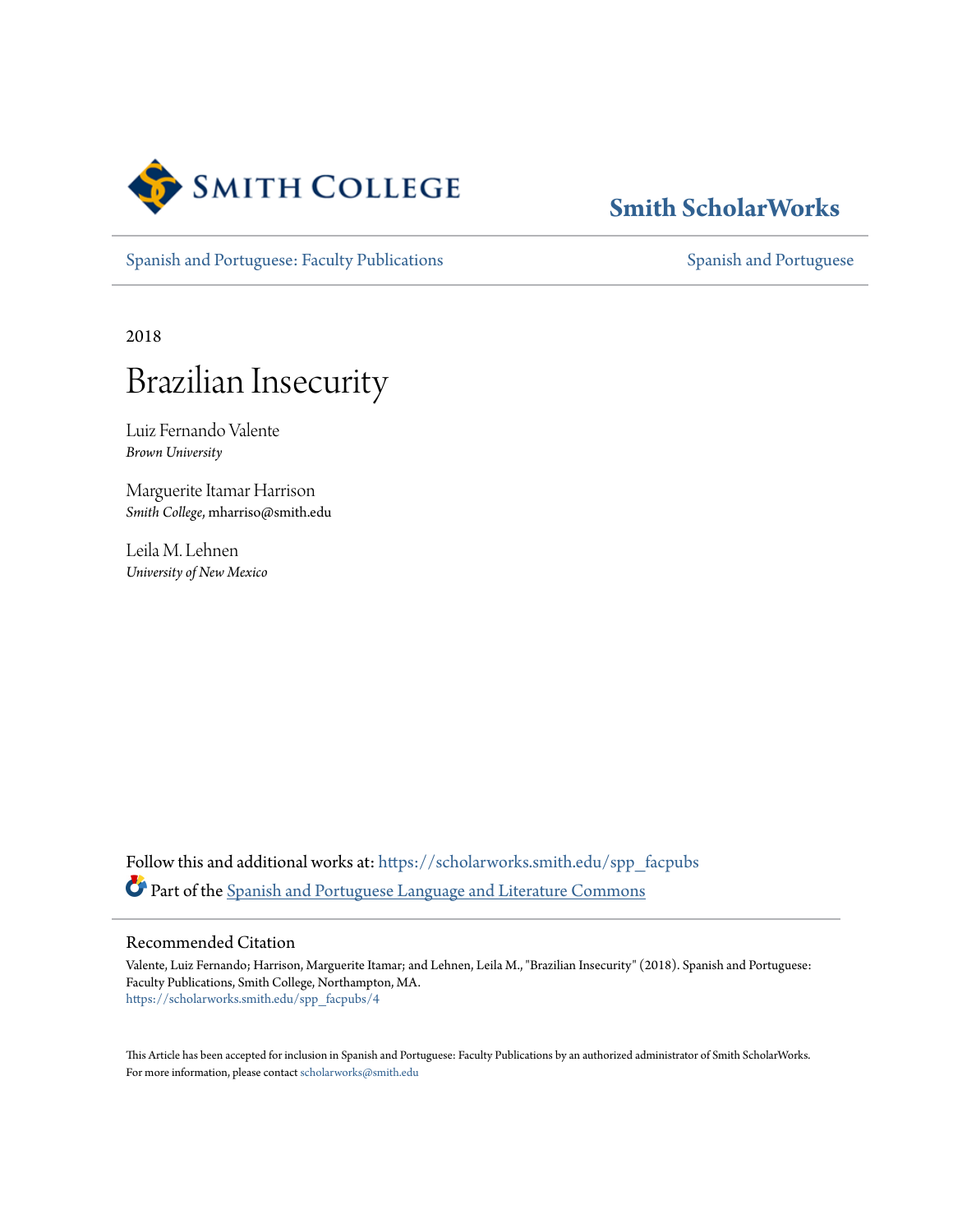### **BRAZILIAN INSECURITY**

# **Luiz Fernando Valente Marguerite Itamar Harrison Leila M. Lehnen**

The position papers below formed the basis for a roundtable on "Brazilian Insecurity," sponsored by the American Portuguese Studies Association at the Convention of the Modern Language Association of America, in New York City, January 4-7, 2018, in response to the presidential theme for the convention, "States of Insecurity." The papers deal with such issues as the shape of undergraduate education, the training of graduate students, faculty hiring and promotion, and the future of the humanities in the American academy. The authors represent three different types of academic institutions in the United States: a private research university (Brown University), a private liberal arts college (Smith College) and a public research university (University of New Mexico). $<sup>1</sup>$ </sup>

#### **Luiz Fernando Valente (Brown University)**

 $\overline{a}$ 

Diana Taylor's choice of "States of Insecurity" as the presidential theme for the 2018 MLA convention serendipitously connected with similar ideas that some of us had begun to develop at the 2017 convention for an APSA-sponsored panel focusing on concerns about the current challenges and prospects for our field in light of the succession of economic, political and social crises in Brazil over the past four or five years. As we know, problems leading to "Brazilian Insecurity" about the present state of

<sup>&</sup>lt;sup>1</sup> On July 1, 2018 Professor Leila M. Lehnen will join the faculty of Brown University as Associate Professor of Portuguese and Brazilian Studies.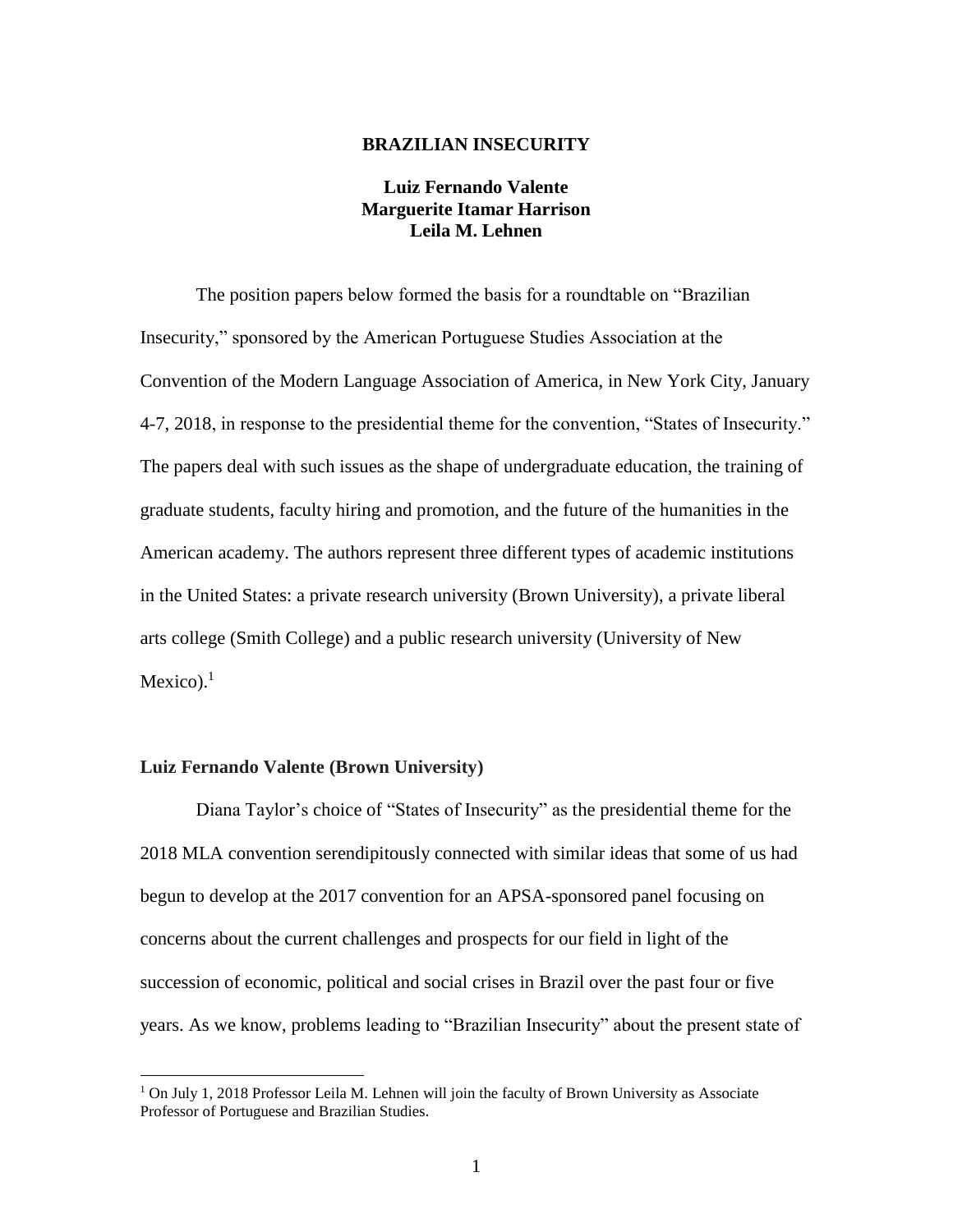and future prospects for the country have included irresponsible spending (e.g. questionable subsidies to big corporations that have had no measurable effect on reducing unemployment, inefficient populist programs such as Science without Borders, etc.) to rampant, institutionalized corruption at the highest levels of government and business to a growing disregard for the health and education needs of the population to increasing rates of crime and social strife. Sadly these series of crises have substituted disenchantment for the exhilaration of the first decade of this century, when the proverbial sleeping giant appeared to have awakened to an era of prosperity and social justice in the new millennium. As President Taylor explained, "this theme invites reflection on how our intellectual, artistic, and pedagogical work in the humanities offers strategies for navigating the crises of our time: political volatility, fluctuating financial markets, fearmongering media and increasingly hateful acts and rhetoric that contribute to a general sense of malaise."<sup>2</sup> As a preamble to our presentations and what I am sure will be a lively and fruitful discussion among all participants of this session, let me remind you what Robert Newcomb (UC-Davis) and I wrote in our proposal:

> In keeping with Diana Taylor's presidential theme for the 2018 convention, the American Portuguese Studies Association proposes a roundtable to consider how the current socio-economic upheavals and political polarization in Brazil have had immediate consequences for both Brazilian academics as well as for those of us who work in the field of Portuguese and Brazilian Studies in the United States, such as funding, enrollments, faculty positions, etc. At stake is not only the present but also the future of our profession. The current situation poses challenges to our intellectual enterprise: what and how we teach about Brazil (and by extension Portugal and Lusophone Africa) in our classrooms, the choice of topics for theses and dissertations, and our own research. What are the future prospects for our field? Where do we go from here?

 $\overline{a}$ 

 $2$  For the complete announcement of the 2018 MLA Presidential Theme, please see [https://www.mla.org/Convention/Convention-History/Past-Conventions/2018-Convention/2018-](https://www.mla.org/Convention/Convention-History/Past-Conventions/2018-Convention/2018-Presidential-Theme) [Presidential-Theme](https://www.mla.org/Convention/Convention-History/Past-Conventions/2018-Convention/2018-Presidential-Theme)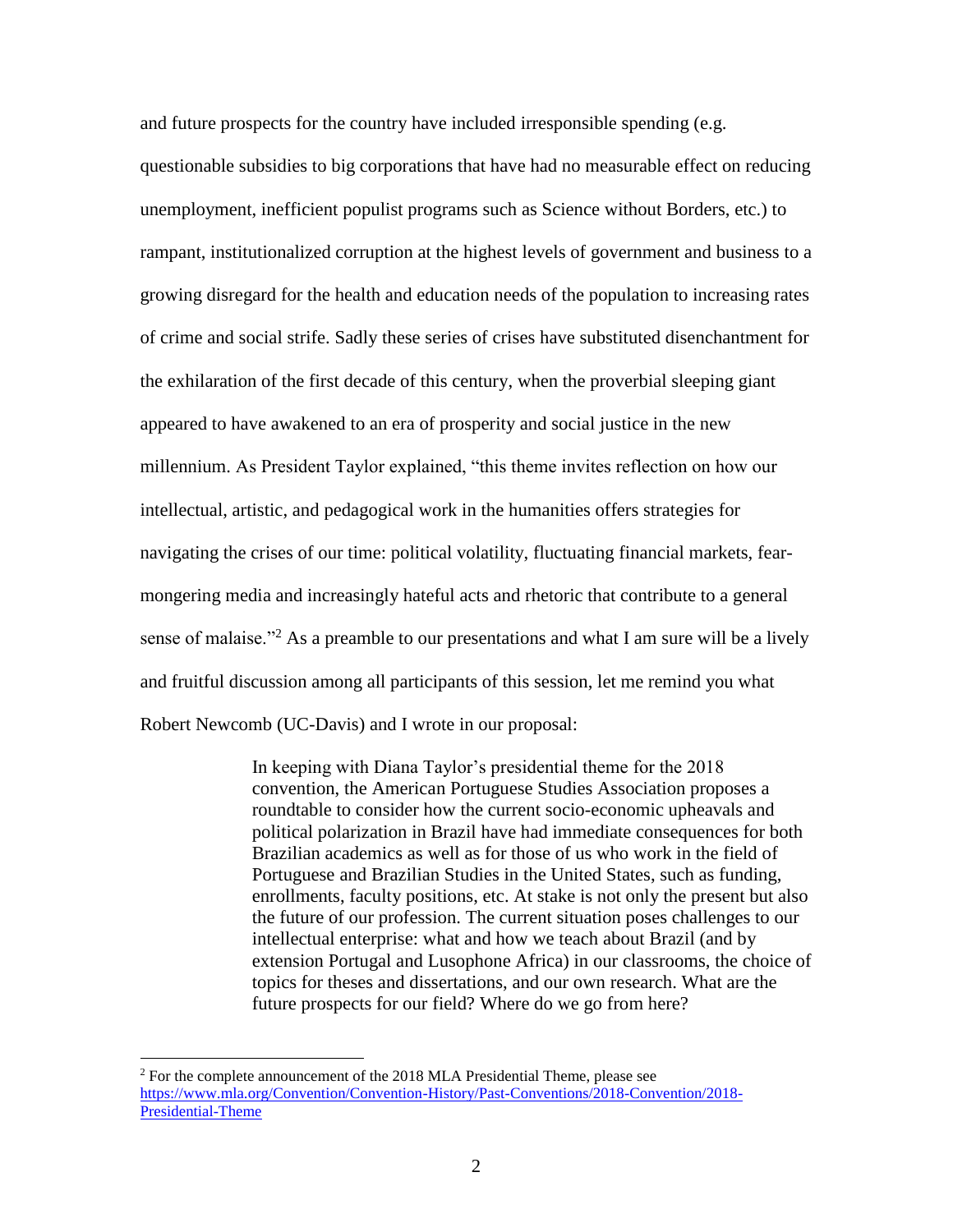Rob cannot be here and has asked me to moderate this session on his behalf. After my introductory remarks, I will turn the floor over to my two colleagues, Marguerite Harrison (of Smith College) and Leila Lehnen (of the University of Mexico). In composing this panel, we selected speakers who represent different types of institutions: a liberal arts college, a large public research university, and a mid-size private research university, all of which are widely recognized as leaders in our field. What connects these institutions is a strong tradition of and commitment to the teaching of Brazil, the Portuguese language, and Afro-Luso-Brazilian culture over several decades. Our role is to set the table, as it were, for a conversation among all participants in this roundtable.

Of course our field, which encompasses the broad Portuguese-speaking world on five continents, is more than just about Brazil. Nevertheless, historically, at least in the United States, its engine has been Brazil. For better or worse our fortunes in the North American academy are intimately tied to what happens in Brazil as well as to how Brazil is perceived not only by the general public, which includes our potential students and their families, but also by university administrators, from presidents and deans to advancement officers, whose decisions have an immediate impact on what we do. Who can forget the famous cover of the November 14, 2009 edition of *The Economist*, which displayed an image of Rio's *Cristo Redentor* taking off like a rocket, a symbol of the worldwide optimism about Brazil in the first decade of this century? It is not by accident that enrollment in our courses increased substantially at that time. There is no question that the field remains intellectually strong, with cutting edge research being produced by faculty and graduate students, quality journals, vibrant professional associations, pedagogical innovation and so forth. Brazil continues to provide exciting research topics,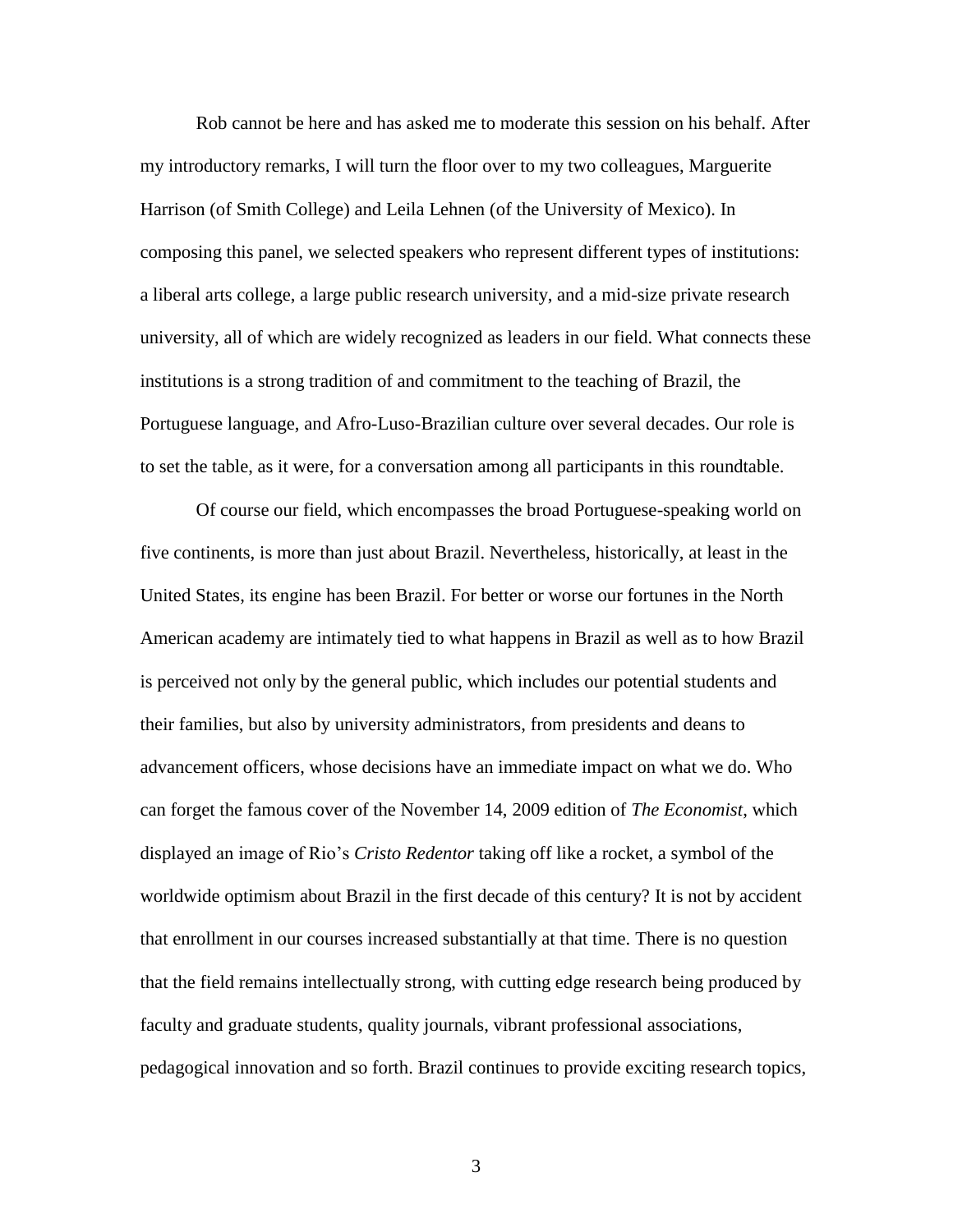which are reflected in articles, books, and dissertations. Interdisciplinarity, which is repeatedly hailed as the future of the academic profession, has been successfully practiced in our field for decades. And our students continue to demonstrate an unparalleled dedication and commitment to our field – if we can get them into the classroom.

And there is the rub. For a decade and a half we had gotten used to steadily increasing enrollments in Portuguese language courses at the national level, from 8,325 in 2002 to 10,310 in 2006, to 11,273 in 2009, to 12,415 in 2013 (MLA, 2015, p. 28). Nevertheless the figures for 2016 will show a decline when they are published by the MLA.<sup>3</sup> Of course language enrollments in general have been witnessing a downward trend nationwide but because our baseline numbers are so small relative to other languages, any decline is bound to affect us more drastically, particularly in terms of faculty positions and graduate student slots. Although the expectation was that many new jobs would open up as faculty members who had entered the profession in the late 1960s, the 1970s, and the 1980s moved into retirement, these anticipated positions have not materialized as retiring faculty members have not always been replaced. Combined with a growing number of faculty who stay active beyond the traditional retirement age of seventy, we are facing a glut of extraordinarily qualified recent PhDs who cannot secure a job commensurate with their qualifications, which, in turn, discourages other exceptional young people from making the long term commitment to pursuing a doctoral degree. Some may say that it is encouraging that positions in Portuguese and Brazilian literature have been filled or are in the process of being filled at prestigious universities

 $\overline{a}$ 

<sup>&</sup>lt;sup>3</sup> Indeed, the 2016 report, published in February 2018, showed a 20.8% decline in Portuguese language enrollments since 2013 to 9,827 (MLA, 2018, p. 13).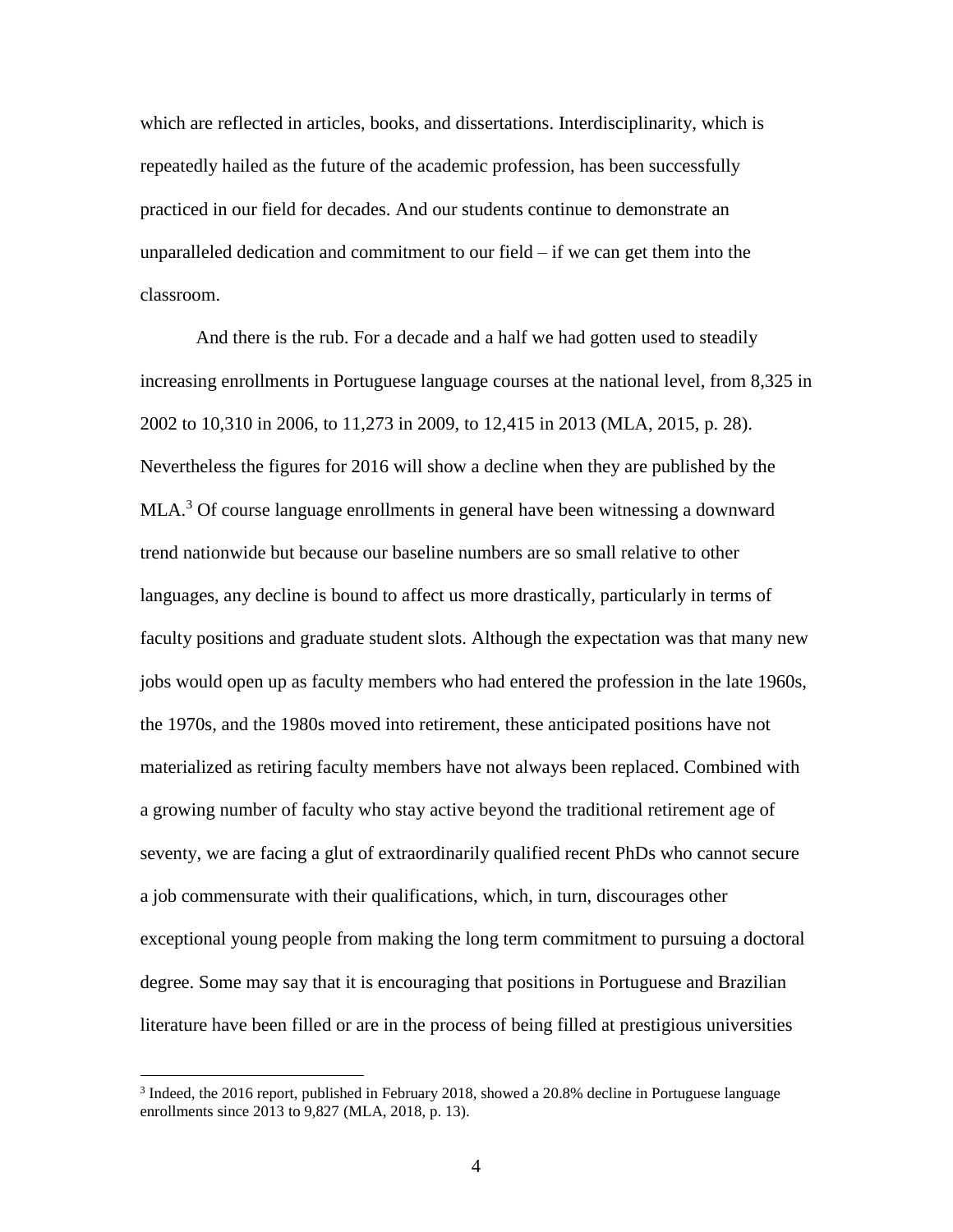such as Harvard, Brown, Yale and Berkeley, but a word of caution is necessary: three of these positions are at the senior level (Associate or Full Professor), and the question remains whether the senior positions that have been or will be vacated as individuals move from their current institutions to Harvard, Brown and Yale, will come back into the market, and if they do, whether they will be at the junior level. There is a danger that we may be playing musical chairs with senior positions without beginning to resolve the problem of the dearth of junior positions over the past few years.

At the same time, because of the precarious situation of most Brazilian public universities, many scholars trained in Brazil are now competing with our own graduate students for the few positions available at US institutions, a situation with crucial implications for the future of our graduate programs. I am not proposing that we restrict applications to positions at US institutions to graduates of American universities, but we must consider that if our graduating PhDs cannot secure jobs, eventually we will have few if any graduate students, and doctoral programs will decline or simply disappear. We also need to clear the misconception among many scholars from Brazilian institutions who apply for positions in Portuguese and Brazilian literature at US universities that they will be hired to teach advanced graduate seminars. The reality of our field is very different. With a few exceptions, we teach primarily undergraduates. All of us have at some point taught Portuguese language courses. Furthermore we must make a commitment to program and curriculum development, particularly at the undergraduate level, not to mention being available for the various responsibilities that account for the hectic pace of US institutions, such as advising and service. Teaching at a US institution is not the same as teaching in Brazil but with a higher salary.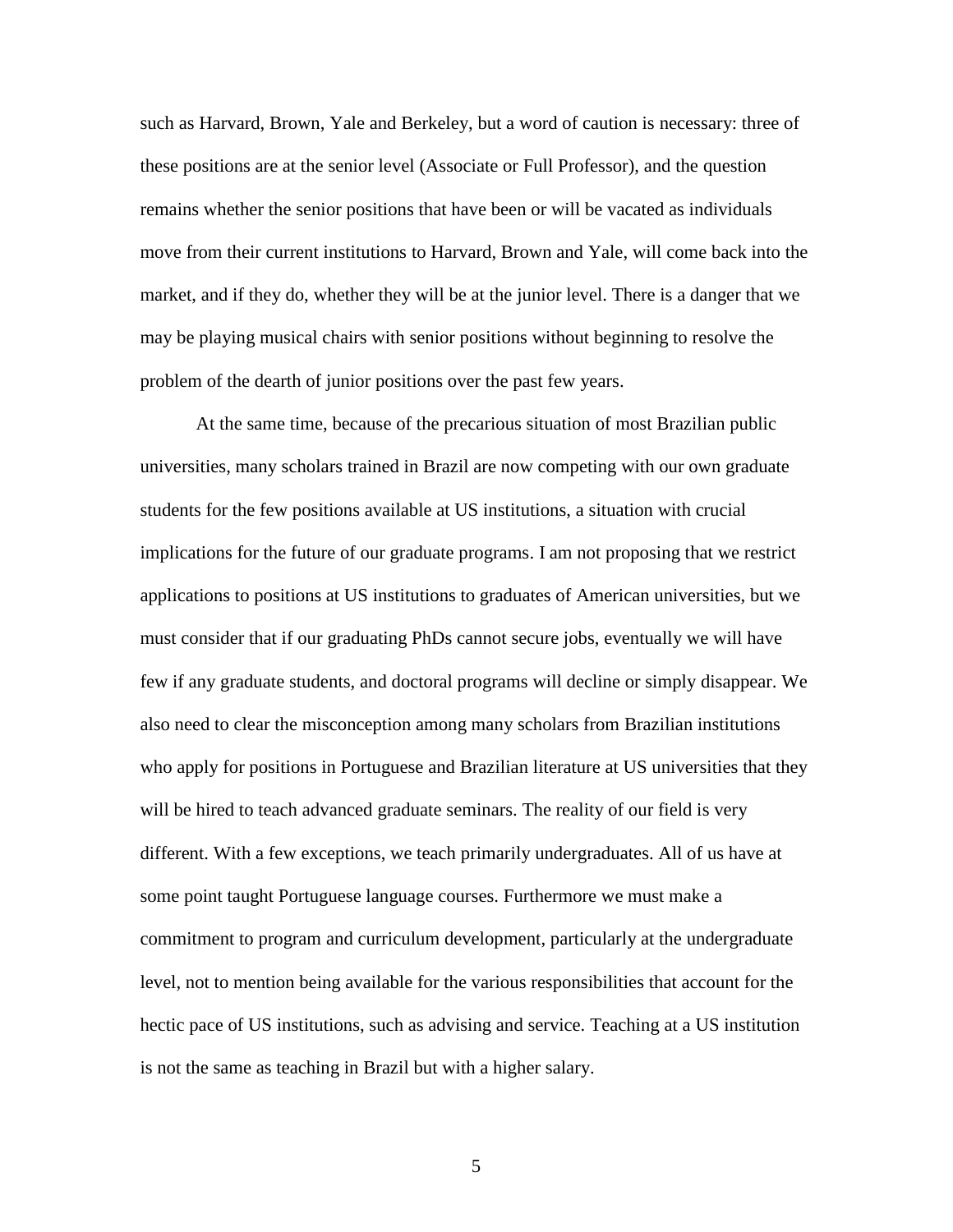But the future of our field is not hopeless. First of all, I believe that Brazil will rebound. The situation was never as rosy as painted by the political marketers in the early 2000s nor is it as bleak as portrayed by the doomsayers in the present. Despite its endemic problems such as poor wealth distribution, Brazil has enormous natural and human resources. In my opinion, what is missing is a renewed project for the country ("projeto de Brasil") to substitute for what has become merely a project for retaining power ("projeto de poder"). Moreover, there is much that we can do from our end if we are willing to work creatively and to think outside the proverbial box. So, I am going to proceed by citing a few examples and making some concrete suggestions on three areas: increasing enrollments, the links between Portuguese and Brazilian Studies and comparative literature, and the preparation of our graduate students for a tight and changing job market.

Portuguese enrollments at Emory University have increased dramatically since Ana Catarina Teixeira, a friend and former graduate student, was hired a few years ago. While maintaining an active research program in Luso-African literature, Teixeira has managed, through outstanding teaching, co-curricular program development, cooperation with the Spanish section of her department and the Center for Latin American Studies, and, last but definitely not least, personal touch, to generate a new enthusiasm for the study of Brazil and the Portuguese language. This is a good example of how unwavering commitment to our students and, in turn, our students' willingness to reciprocate and spread the word about effective and caring teaching is essential to our mission. What is happening at Emory mirrors how our program at Brown developed in its early years and to some extent continues to do so. Many of our undergraduate students in language,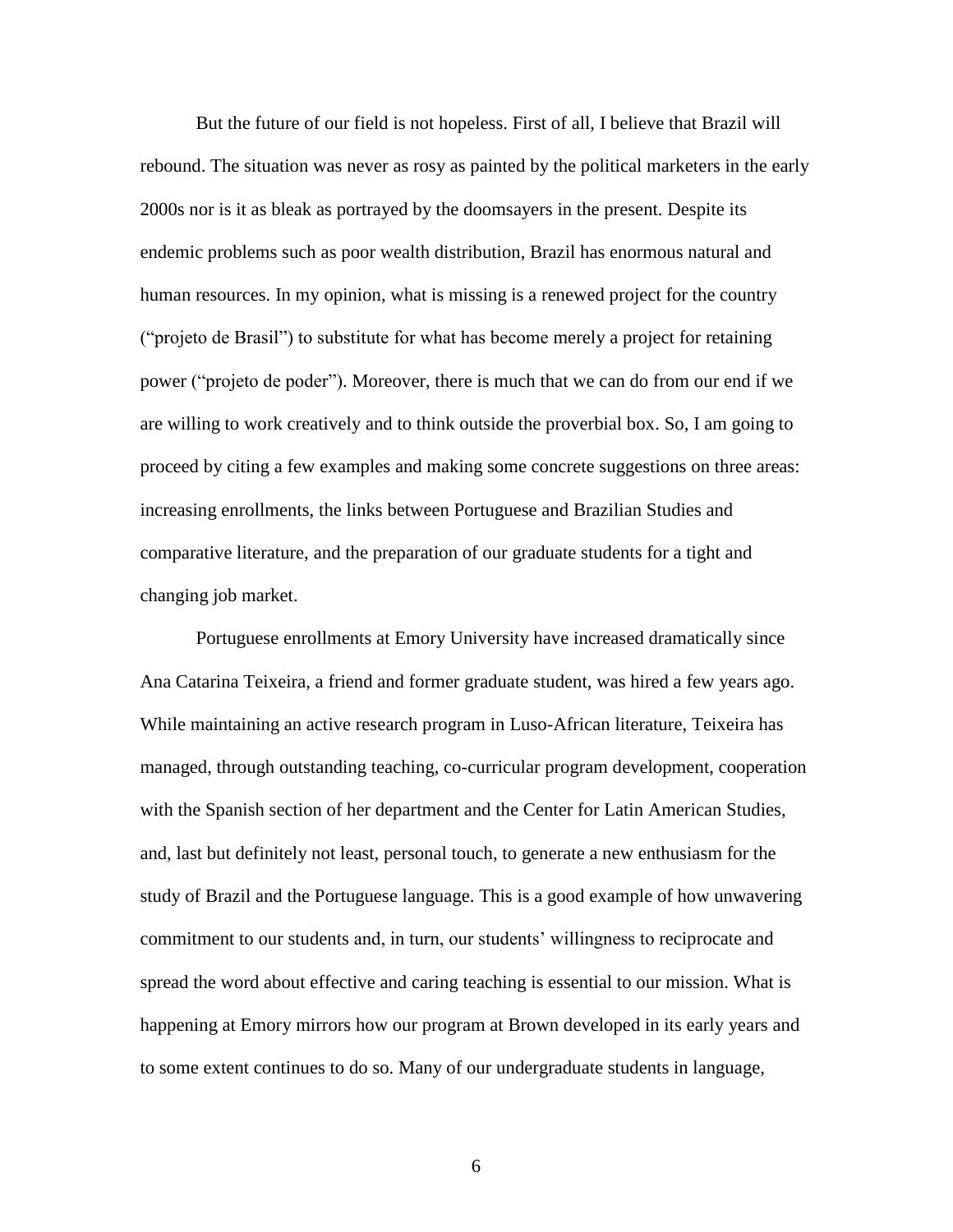literature and cultural studies still come to us after having their interest in Brazil spurred by their participation in various activities and co-curricular programs, or after having taken courses dealing with Brazil in history and the social sciences. Their glowing course evaluations, both through formal and informal channels, have been instrumental in solidifying the image of a department that is student-centered while remaining committed to research and the training of graduate students. We have also done well with students who have registered for our first-year seminars, and as a consequence have developed a deeper interest in our field. In my case I should mention my comparative literature seminars on the literatures of the Americas, whose focus is not specifically on Brazil – students might have chosen the seminar because they wanted to read García-Márquez, Faulkner, Cortázar and Morrison, but in the process became familiar with Lispector, Guimarães Rosa and Scliar. As at most universities, these first-year seminars are small general education courses, conducted in English, and allowing for close interaction between the instructor and the students, and among the students themselves. This brings us back to a point that I raised before: it is essential that we hire individuals who, regardless of their native language, have full command of English and are also able effectively to conduct courses in that language. It is also important that teachers be comfortable with actively involving students in class discussions, which is quite different from the top-down, lecture-based mode of teaching favored in Brazil and Europe.

Indeed, I believe that comparative literature provides not only opportunities for attracting undergraduates to classes on the Portuguese-speaking world but also offers a not fully tapped vehicle for revitalizing our research at the graduate and professional level. Having been trained in the field, I hereby disclose my bias, but I truly believe that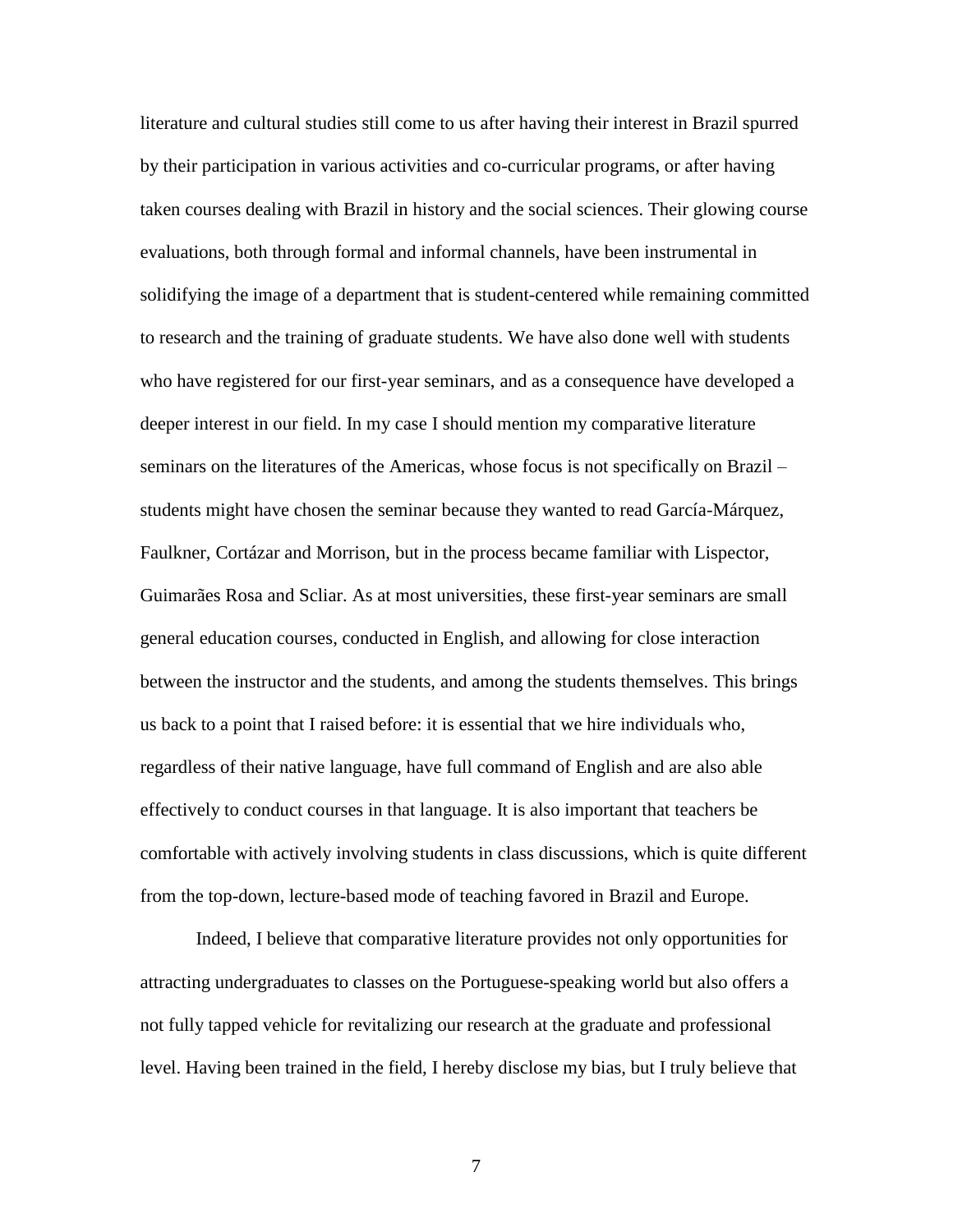the emphasis on the international circulation of texts and the translatability among cultures that has always characterized comparative literature is of immense value for making our object of study broader and less insular. This is essential in the contemporary American university.

Finally, a quick word about the training of our graduate students. Most of my words do not apply exclusively to students in Portuguese programs, but are particularly important in a small field like ours. We continue to make two grave mistakes. First, we need to prepare our graduate students for the reality of a job market where most positions are not on the tenure track at top-notch research universities. Graduate students should be guided to an understanding that it is possible to have a fulfilling career at a non-doctoral institution such as a liberal arts college, a master's level university or a two-year college. We also need to train our students for possible positions in university administration and at non-profits. This is something that cannot be accomplished by individual departments or programs but must be led by our graduate schools. A few years ago the Mellon Foundation pioneered such a training program at Brown with relative success but the effort fizzled out and has not been resumed. Second, we need to do a better job professionalizing our graduate students. A fundamental problem with graduate education in the Humanities is that we have failed to *professionalize* it the way other professions, such as law, medicine and business, have done. We often treat graduate education as if it were a mere extension of undergraduate education, with courses, term papers, and exams. On the contrary, we must conceive of graduate education as the *professional*  development of our graduate students, which includes not only their mastery of a certain body of knowledge *but* also their effective preparation to become active members of our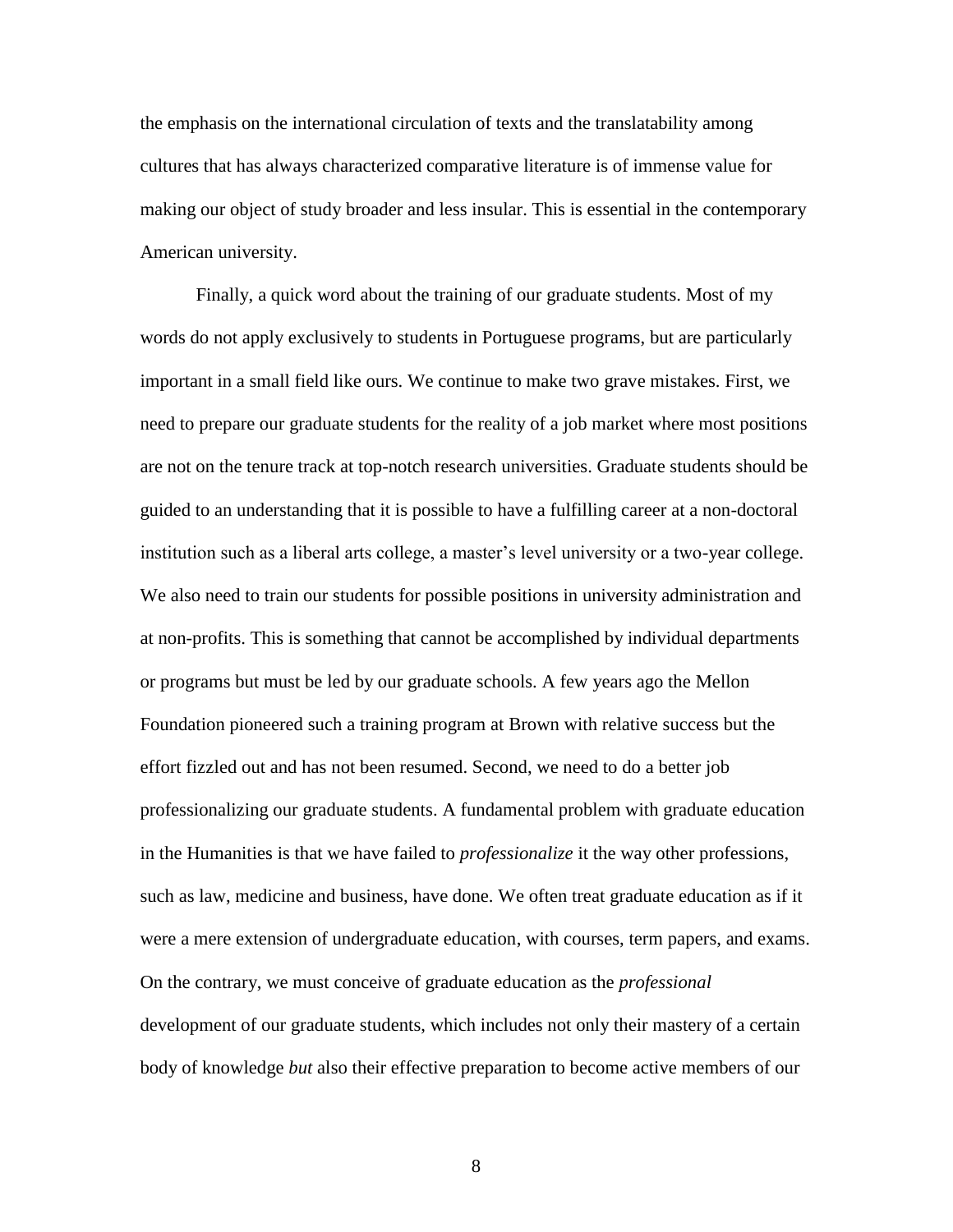*profession*. To begin to remedy this situation I propose that, just as first-year law students are required to take a course on "lawyering," our graduate curricula should include early on a course —perhaps team-taught — on, for lack of a better word, "professoring." In such a course, designed to prepare graduate students to become *professionals* in the languages and literatures, students would not only familiarize themselves with the major journals and research resources in their areas, as it has been traditionally done in the socalled graduate pro-seminars, but also with the history of our fields, the functioning of our professional associations, the protocols for submitting grant proposals, delivering papers at conferences, and preparing articles for publication, the daily life of a faculty member, including the balancing act among research, teaching and service, the current debates in the profession, etc. Of course this kind of training cannot be exhausted within the confines of a single introductory course but must continue in different venues throughout the students' career.

### **Marguerite itamar Harrison (Smith College)**

This short essay is in response to the overall theme of the 2018 MLA conference and its presidential topic, "States of Insecurity," namely, the role of the academy as a place of critical and historical reflection, inquiry and intervention. Professors and colleagues in the field of Portuguese and Brazilian Studies, Luiz F. Valente and Robert Newcomb, extended an invitation to participate in a roundtable discussion on "Brazilian Insecurity," which would address "how the current socio-economic upheavals and political polarization in Brazil have had immediate consequences both for Brazilian academics as well as for those of us who work in the field of Portuguese and Brazilian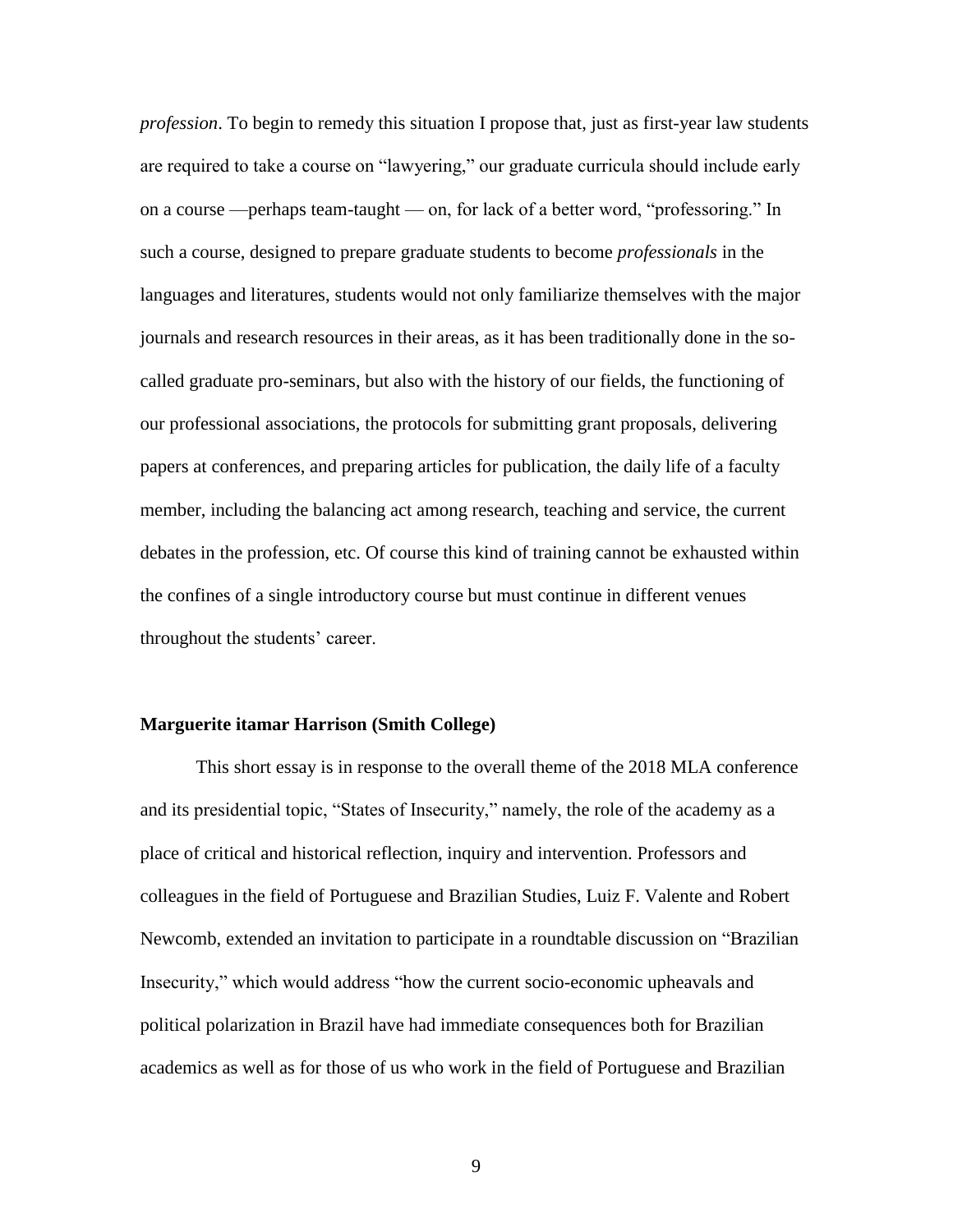Studies in the United States." They asked me to respond to this theme from my position at a liberal arts college and its role in serving undergraduates. My perspective is intended to draw parallels to other liberal arts colleges that now offer Portuguese, and, moreover, I hope my comments may also relate to undergraduate programs at universities and larger research institutions.

Before I describe some of the particular issues we are facing at Smith College and some of the strategies we are implementing specific to our program in Portuguese and Brazilian Studies, I would like to begin with a quote, a rather somber one, in keeping with this conference's overall theme. In the Humanities, "no department is experiencing growth, and no department is experiencing high enrollments" […]. I extracted this reference from Smith's Strategic Planning document and its 2017 reaccreditation selfstudy report (27). I highlight this sentence as a way of indicating that a broader stroke of insecurity extends to the Humanities in general, and is reverberating at my institution. In fact, at the end of January 2018, Department Chairs and Program directors at Smith have been summoned to participate in a Humanities strategic planning session, which will address ways in which departments and programs might better collaborate at the curricular level.

With this overall insecurity occurring in the realm of the Humanities at large, it is important to note two parallel characteristics: the first having to do with Smith's current hiring procedures and the other having to do with its present direction in student admission. Smith's current procedure for hiring new faculty is as follows: as colleagues retire across the disciplines, their positions are placed in a campus-wide competitive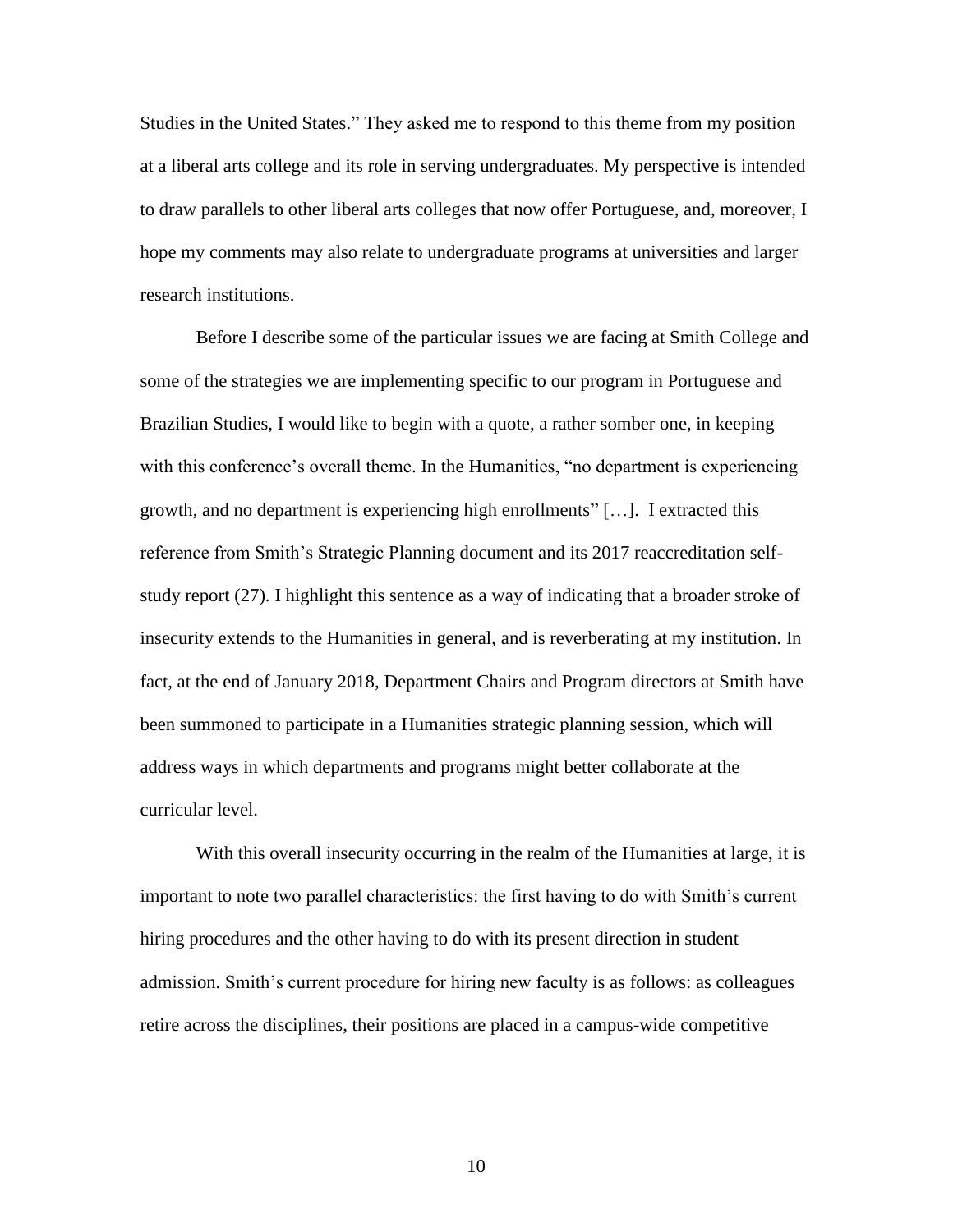pool<sup>4</sup> whereby many positions in the Humanities are being converted or transferred to fields that are experiencing growth and expansion, such as Chemistry, Psychology and Computer Science, while new positions in the Humanities are denied.

In terms of trends in student admission, Smith's current drive to recruit women in the STEM fields is very strong (as is a parallel push to recruit international students, mainly from Asia, who are equipped to pay full tuition, to offset Smith's firm commitment to financial aid for first generation students and minorities). This goal toward STEM (and, by the way, I am personally very much in favor of incentives for women in sciences) is altering the profile of the liberal arts at Smith at the expense of, and in detriment to, the Humanities, as is the faculty hiring policy mentioned previously.

The effect of the push toward STEM on the languages, for example, is creating a conflict on as basic a level as scheduling classes. What we are finding is that intensive language classes compete with science labs for time and space in students' schedules. Consequently, with the exception of Chinese, language enrollments have begun to drop (that said, Portuguese still represents a gradual decline, occurring only in the past year or two<sup>5</sup>). Beyond the issue of language class time blocks increasingly conflicting with core requirements, labs, and the tight rigors of STEM courses, another source of concern is the growing curricular conflicts and demands placed on students who double major in a language and STEM fields, a frequent occurrence as most of the students who major in a foreign language double major in another discipline. There is little flexibility in Smith's

 $\overline{a}$ 

<sup>&</sup>lt;sup>4</sup> Smith's self-study report states: "When a faculty member retires, the line returns to the general faculty pool. CAP (the Committee on Academic Priorities) members evaluate position requests each year and make recommendations of new lines to the president and provost" (Smith College, 2017, p. 47).

<sup>&</sup>lt;sup>5</sup> The CIBS 2015 "Survey of Portuguese Language Instruction at New England Institutions of Higher Education" showed undergraduate enrollments in Portuguese had fallen 14.8%. At Smith the decline was 8.3%.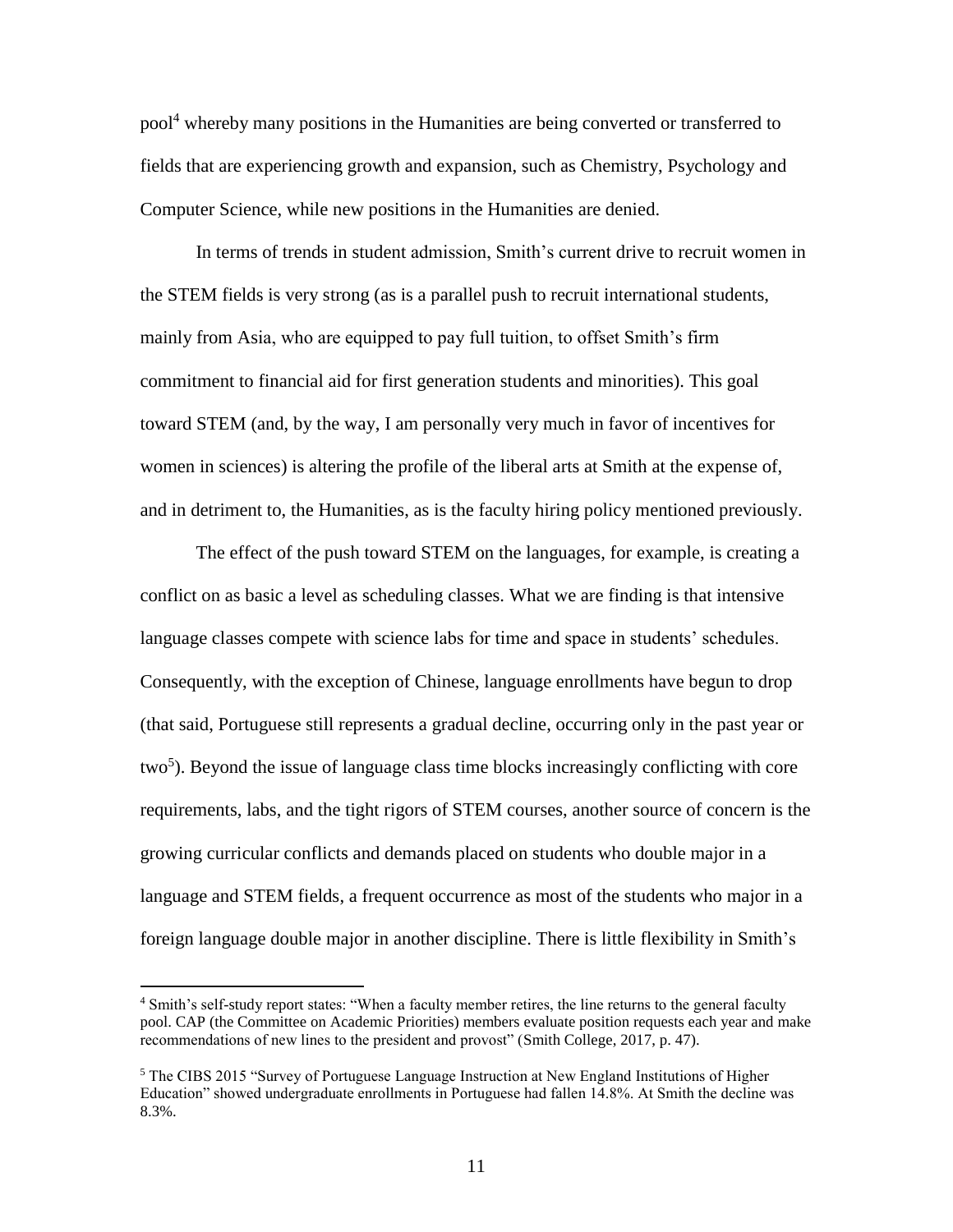Engineering program, for instance, or in Computer Science or Pre-Med, to allow for a full major in Portuguese & Brazilian Studies. We are witnessing a growing trend of these students opting for a minor in a language, if at all.

Another concern affecting enrollments and majors in the languages is study abroad. Fewer students are taking time for a full year or even a semester of study abroad, choosing to stay on campus or commit to shorter January-term or summer programs. Smith's four Europe-based study abroad programs have made changes to draw nonmajors. For instance, the Smith program in Hamburg, Germany now has a heavy emphasis on the sciences, and Smith's Geneva program has softened its language requirements, allowing for more students from the social sciences to attend. This toll on study abroad is directly impacting small programs such as Smith's in Portuguese & Brazilian Studies, which I direct. The Portuguese & Brazilian Studies (SPB) major, for instance, has mostly relied up till now on the fact that students will spend at least a semester of study abroad.

As the theme of this panel indicates, our SPB program is currently suffering as well from Brazil's current political and economic problems. Just a few years ago, we observed a general increase in students wishing to take Portuguese, and within the overall pool, there was an increase in non-European students, from China and Russia, for instance, in our Portuguese classes. Studying abroad in Brazil was popular in comparison to studying in Portugal (whereas the reverse is beginning to occur in small numbers). Brazil's hosting of the World Cup in 2014 and the Olympics in 2016 significantly drew the attention of our students. But the economic crisis and political turmoil of late have halted that momentum. As my colleague Malcolm McNee has said: "Brazil bouncing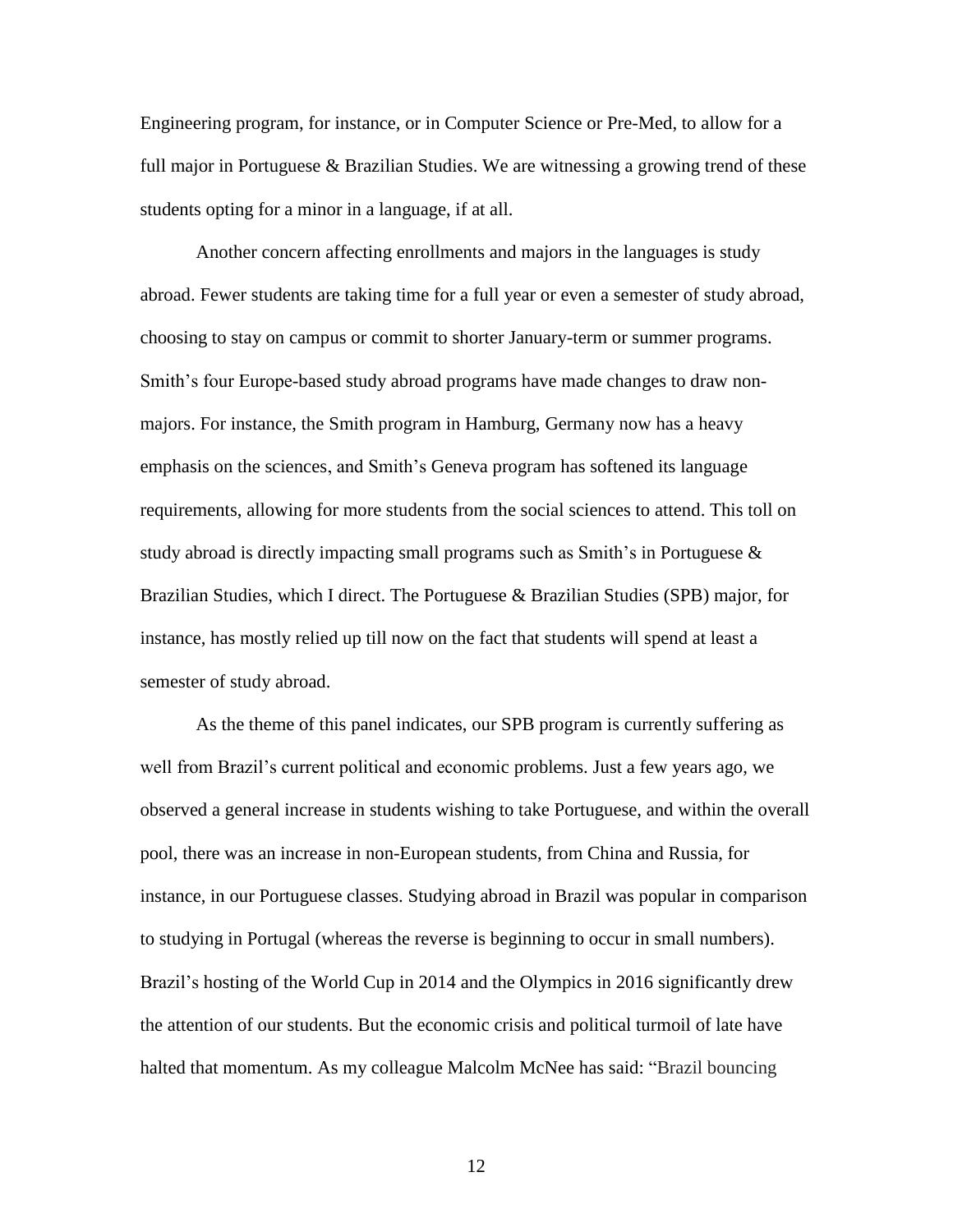back again sometime soon as a rising geopolitical and economic powerhouse is not really something we can count on as a draw for students."

Paradoxically, Smith College's mission statement seems to set the tone of worldly outreach and internationalization when it comes to its undergraduate education:

> Smith College educates women of promise for lives of distinction and purpose. A college of and for the world, Smith links the power of the liberal arts to excellence in research and scholarship, thereby developing engaged global citizens and leaders to address society's challenges. (Smith College, 2017, p. 2)

So there seems to be a contradiction between Smith's mission statement and current patterns, unless we interpret the goal toward "developing engaged global citizens" as relevant to the international students from Asia now on campus.

What I have stated so far are some of the challenges we face in Portuguese  $\&$ Brazilian Studies at Smith College. Now I would like to turn to some of the strategies and remedying efforts we have made. Our aim has been to build and sustain student interest through other sorts of narratives and frameworks.

Ironically, the push toward STEM at Smith has also brought Brazilians and Brazilian heritage learners to the College, albeit perhaps temporarily due to funding cuts from the Brazilian government. These students, in turn, have brought renewed interest in our program, despite the fact that most of them do not enroll in our courses. It has resulted, for instance, in the revival of the Luso-Brazilian student club, an initiative jointly spearheaded by a Latina and a Brazilian.

It is important to note that Smith College has an open curriculum with no distribution requirements. As a liberal arts college it does recommend that students take courses in seven major fields of knowledge, Foreign Languages being one of them. Smith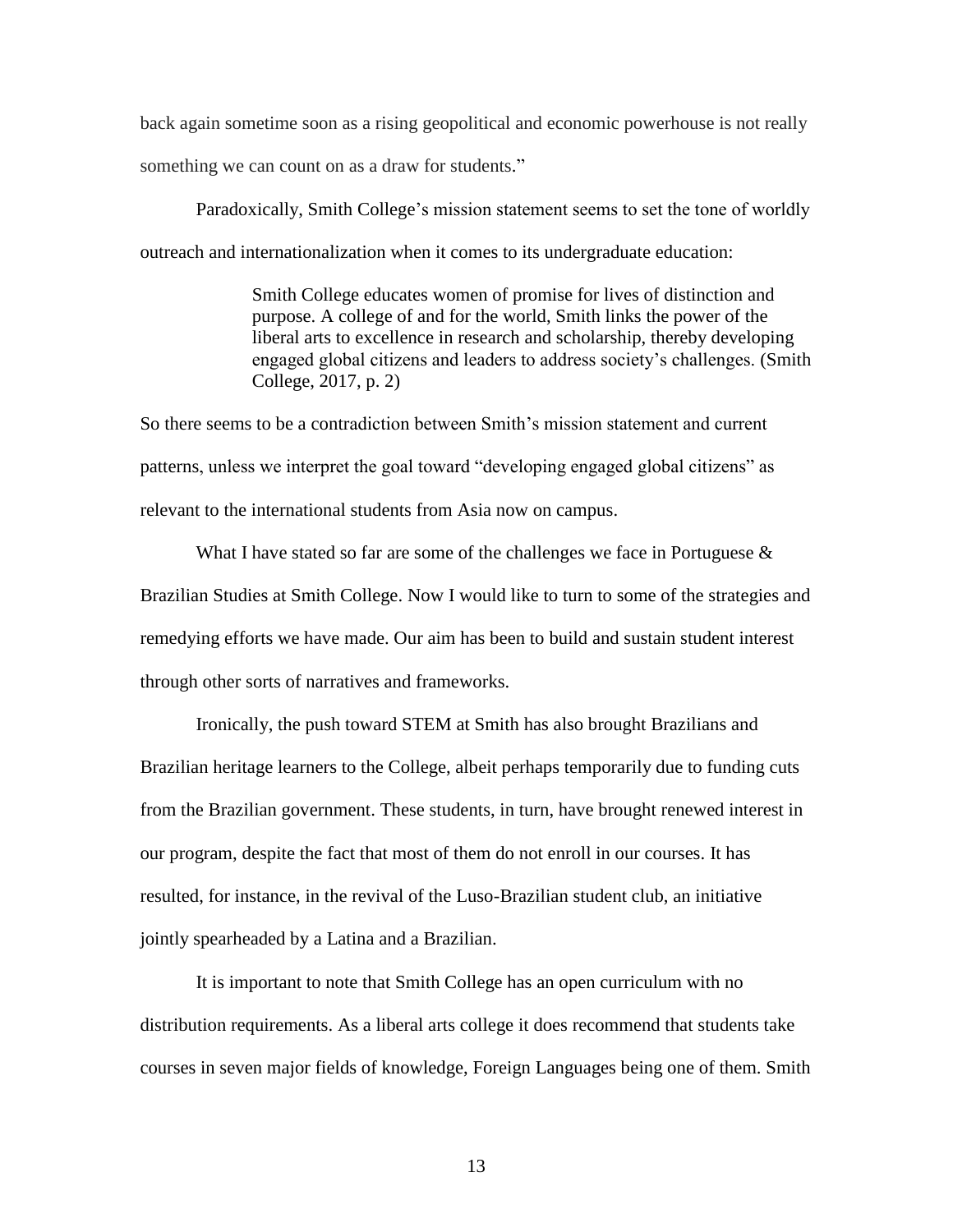is furthermore a college that values interdisciplinarity and cross-disciplinarity; Smith's Portuguese and Brazilian Studies program was established in the 1970s, with an interdisciplinary major and minor. The program is part of the Spanish and Portuguese department, Portuguese having become a longstanding part of the curriculum at Smith in the 1950s and 60s.<sup>6</sup> For this reason, those of us who teach in Portuguese (currently two fully tenured faculty members and one part-time Lecturer, who also teaches in the Italian Department) have been able to count on the collaboration of our colleagues in Spanish who often include Brazil in their courses on Latin America, for instance in courses on film, on Afro-Latin representations, and in topics courses centered on domestic workers, to name a few. Portuguese & Brazilian Studies has also cross-listed courses with Comparative Literature, Environmental Science & Policy, Latin American Studies, and the Study of Women and Gender.

The collaborative spirit in evidence from our Spanish colleagues includes, for instance, the fact that for almost twenty years, the Spanish (SPN) major has included one course in Portuguese as a requirement. This has not only yielded us students in our beginning Portuguese classes (especially in our intensive *Portuguese for Spanish Speakers* course, first offered in 2003), but has also resulted in the participation of Spanish heritage speakers and Latina students in our intermediate and upper-level Portuguese courses. Because we have had significant Latina presence in our Portuguese courses, we have seen a growing constituency of students dedicated to being trilingual in English, Spanish and Portuguese. Just recently, the Latina student organization on campus welcomed more participation by Brazilians and Brazilian heritage speakers, going so far as to change its name to LASO (Latin American Student Organization) from  $\overline{a}$ 

<sup>6</sup> "Smith boasts strong Portuguese & Brazilian Studies Program" (Smith College, 2014, p. 41).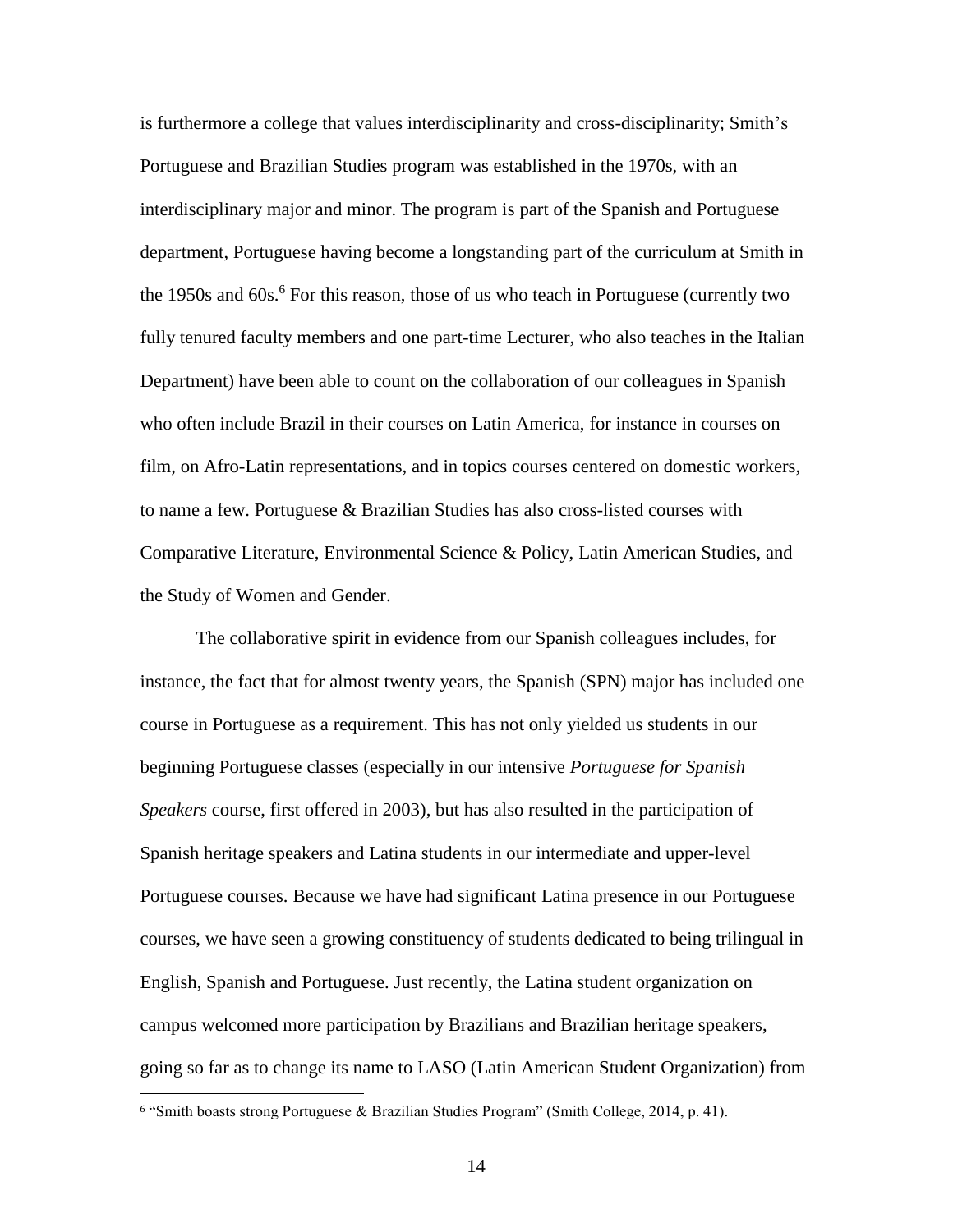*Nosotras*. In Fall 2017, for the first time, LASO's *Taste of Latin America* had a strong showing of Brazilian dishes in its student-made culinary line-up. As another example of student-centered collaboration, for the past three years the foreign languages at Smith have joined forces to establish an International Poetry Day for students, an event supported by the Poetry Center and the Translation Studies concentration.

In addition to drawing in Spanish speakers and Latina students, since my arrival at Smith seventeen years ago, we have been attuned to creating interdisciplinary topics courses. By doing so, our program has been able to tap into student interest stemming from a variety of disciplines. As I previously noted, our SPB majors are most often double majors, spanning the Humanities (Art, Comparative Literature, Education, English, History), Social Sciences (Anthropology, Economics, Political Science, Sociology) and increasingly, the Sciences (Biology, Chemistry, Computer Science, Engineering, Environmental Science & Policy, Mathematics, Neuroscience). Our SPB majors also participate in concentrations such as Translation Studies and Museum Studies, which include professional training in conjunction with academics. Similarly, our students who embark on honors theses tend to reflect these cross-disciplinary interests. For example, recent honors theses have spanned connections between Spanish and Portuguese (the student translated a Cuban writer's work into Portuguese); Russian Studies (the student focused on Brazil/Russian relations and Jorge Amado's work); and Education (the student examined Paulo Freire's influence on educational changes in Brazil and the U.S.). Among our graduating students there has been strong participation in the Fulbright program in Brazil, yielding students who have become researchers or ETAs post-graduation, with research interests in Agro-Forestry, grassroots Journalism,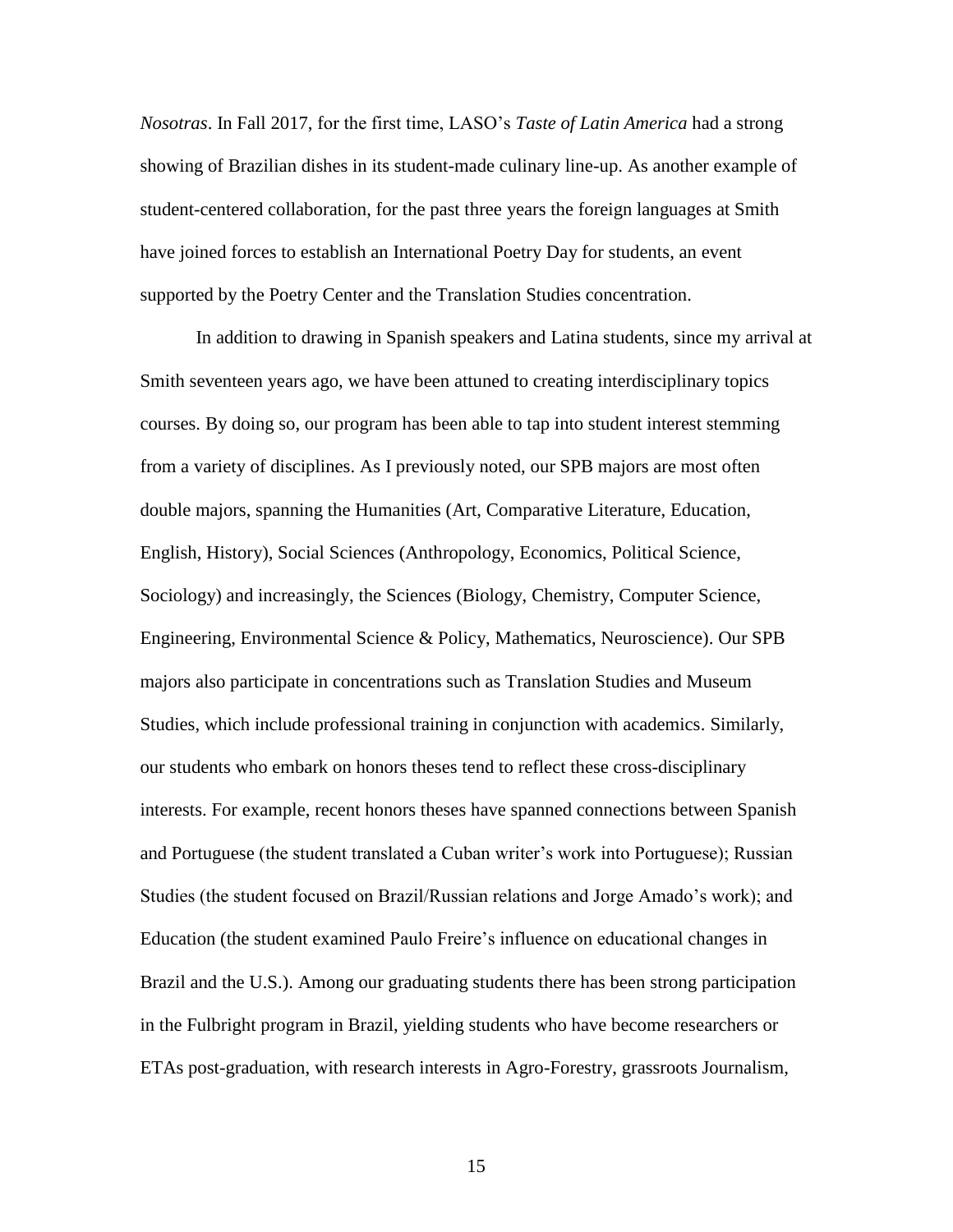prison reform, water management, Poetry translation, and Horror Film, to name a few.

In terms of the curriculum in Portuguese & Brazilian Studies, we have focused recent topics courses on Film & Media Studies, Environmental Studies, and Translation Studies, for instance, which represent, among others, emerging areas of curricular priority at Smith. We have also begun to balance our immersion courses taught in Portuguese with a few courses taught in English, and we intend to offer a first-year seminar in the near future, if staffing constraints will allow it. In Spring 2017 I taught for the first time a Brazilian art course in English that was dual-designated in Art History and Portuguese. *Brazilian Art Inside and Out* served as an elective requirement for the Art History major. It reached an enrollment of 30 students and boosted our overall enrollments in the Department of Spanish and Portuguese for academic year 2016-2017. Due to its success in reaching a range of students in Art History, Studio Art, Latin American Studies and Portuguese & Brazilian Studies, this course will be taught again in Fall 2018. Another example of curricular collaboration on our campus is a course offered to undergraduates interested in Education, entitled *Teaching of Romance Languages,* which will be offered in Spring 2019. This new course will be taught by our colleague who teaches Portuguese and Italian at Smith, who is finishing a PhD at the University of Massachusetts Amherst in Language, Literacy and Culture.

Smith's Department of Spanish & Portuguese, furthermore, has designed a course in English to be offered in the Spring of 2019 that will be team-taught. It will have a focus on Cities and Urban Spaces in the Spanish and Portuguese-speaking world. These examples of curricular initiatives are designed to highlight collaboration between disciplines, departments and programs. Smith's curriculum is also enhanced by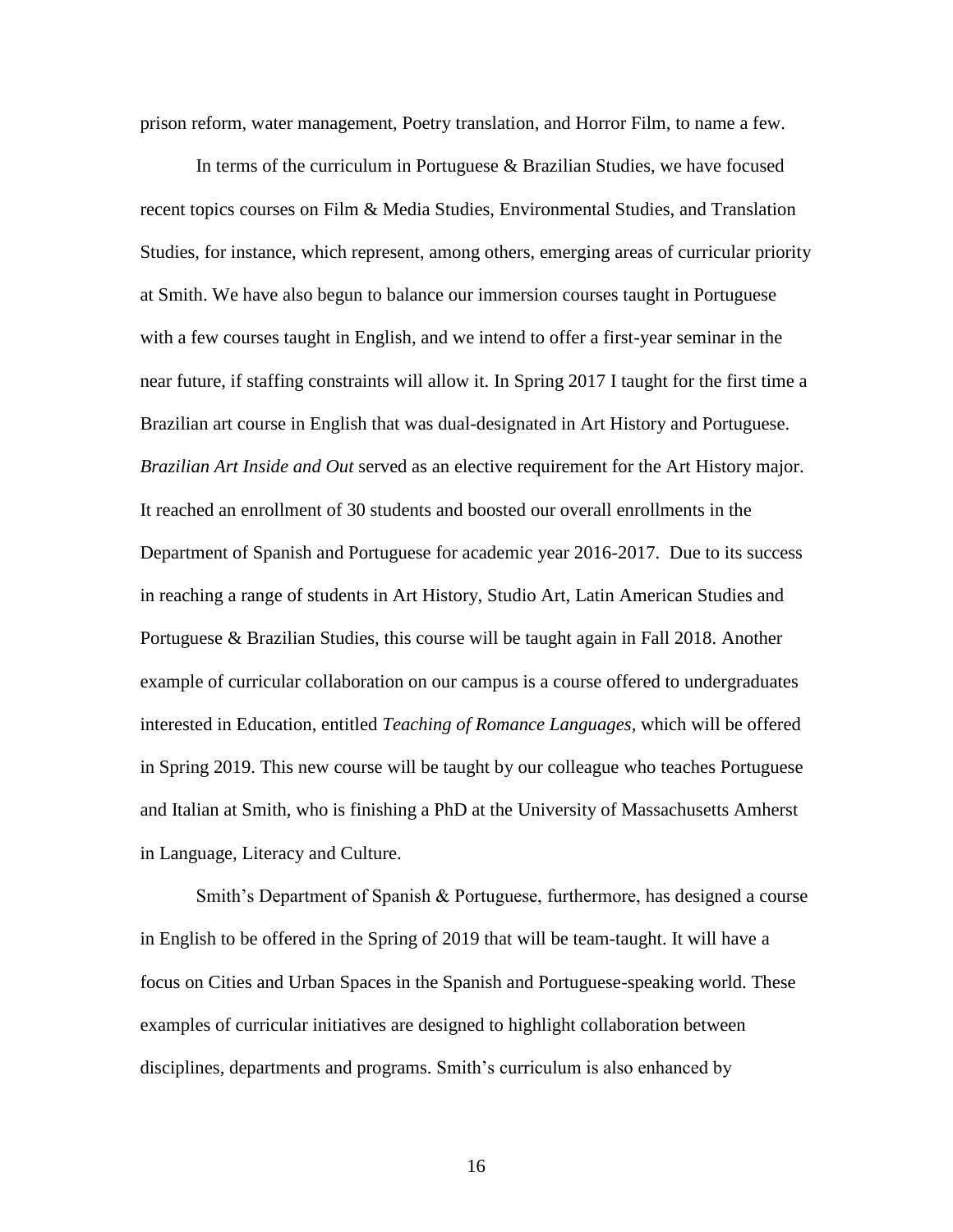colleagues who regretfully fill temporary, non-tenure-track positions, but whose areas of expertise fortunately often fall within the scope of the Portuguese-speaking world. We currently have two Brazilianists on campus for the academic year 2017-2018 (and both non-tenure track positions will be renewed for 2018-2019), one whose specialization is Afro-Brazilian culture, within the field of Africana Studies, and a Cultural Geographer in Latin American and Latino/a Studies.

At Smith the key for the survival of the Humanities is cross-disciplinary collaboration, flexibility and a penchant for innovation. We have recently renewed our collaborative connections beyond our campus to work more closely with the University of Massachusetts Amherst, in its commitment to restructuring the Portuguese program. The University has established a new Lusophone network within the Five Colleges in our area of Western Massachusetts, which will generate greater exchange and connections between us, both at the undergraduate and graduate levels.

#### **Leila Lehnen (University of New Mexico)**

As stated by the 2018 Modern Languages Presidential theme and by the panel description that Luiz Fernando Valente (Brown University) and Robert Newcomb (University of California, Davis) composed, the panel on "Brazilian Insecurity" proposed to inquire into what the consequences of contemporary "states of insecurity" (both in Brazil and the US) could be for Portuguese and Brazilian studies in the United States. As we know these states of insecurity have arisen from a variety of global or national factors such as political instability, economic uncertainty or crisis, and not least a strengthening of conservative ideologies that bleed into the cultural realm. Other factors are more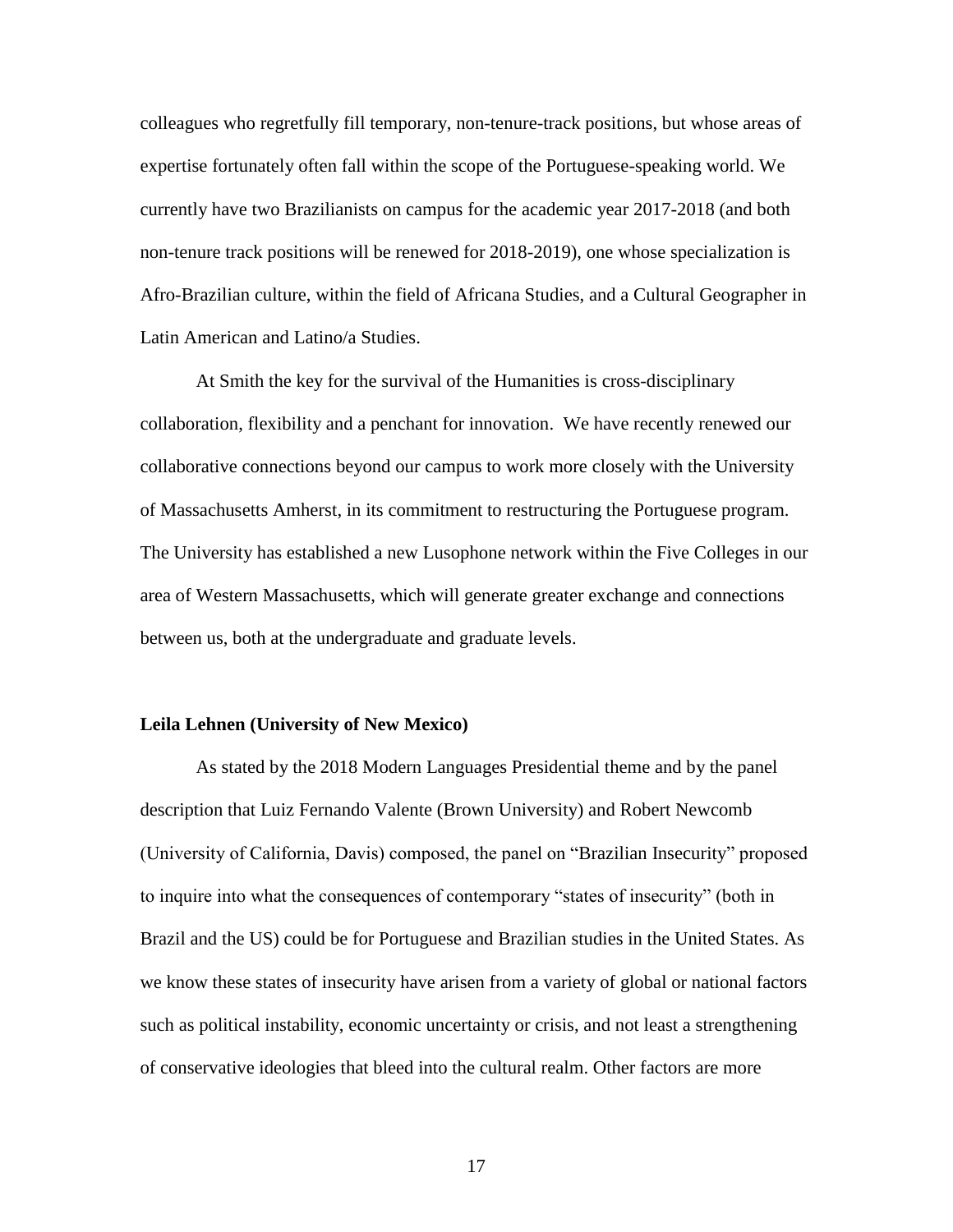localized. State legislatures, boards of regents, university administrators and fluctuating (or declining) student enrollments can also affect academic programs.

In this brief essay, I will first outline the dynamics that have impacted the program I am most familiar with: that of my home department at the University of New Mexico. From there, I hope to offer some suggestions on how we as faculty, mentors and, in some cases, as administrators, can address the present state of insecurity in Portuguese and Brazilian studies. My suggestions are invariably informed by my own academic experiences and cannot, therefore, be generalized. More than suggestions my ideas are, then, observations.

I have been at the University of New Mexico for approximately fourteen years. I arrived in 2004 as an Assistant Professor of Portuguese. With my hire, the Portuguese program at the University of New Mexico counted two faculty members – myself and my colleague Margo Milleret. The University of New Mexico has one of the oldest Portuguese programs in the nation (it was established in the 1940s). We offer a Bachelors in Portuguese, as well as a Masters of Art degree in Brazilian literature and culture. More recently, we have also developed a dual Portuguese and Spanish Masters of Art, which has proven to be quite successful. Several students who have completed this program have been admitted into prestigious doctoral program in the United States. Also at the graduate level, students currently have the option to work on a combined Portuguese and Spanish PhD.

During my time at the University of New Mexico, enrollments in Portuguese classes have, as in most other Portuguese programs in the United States, shown variations. These changes can be attributed to a variety of reasons, not least Brazil's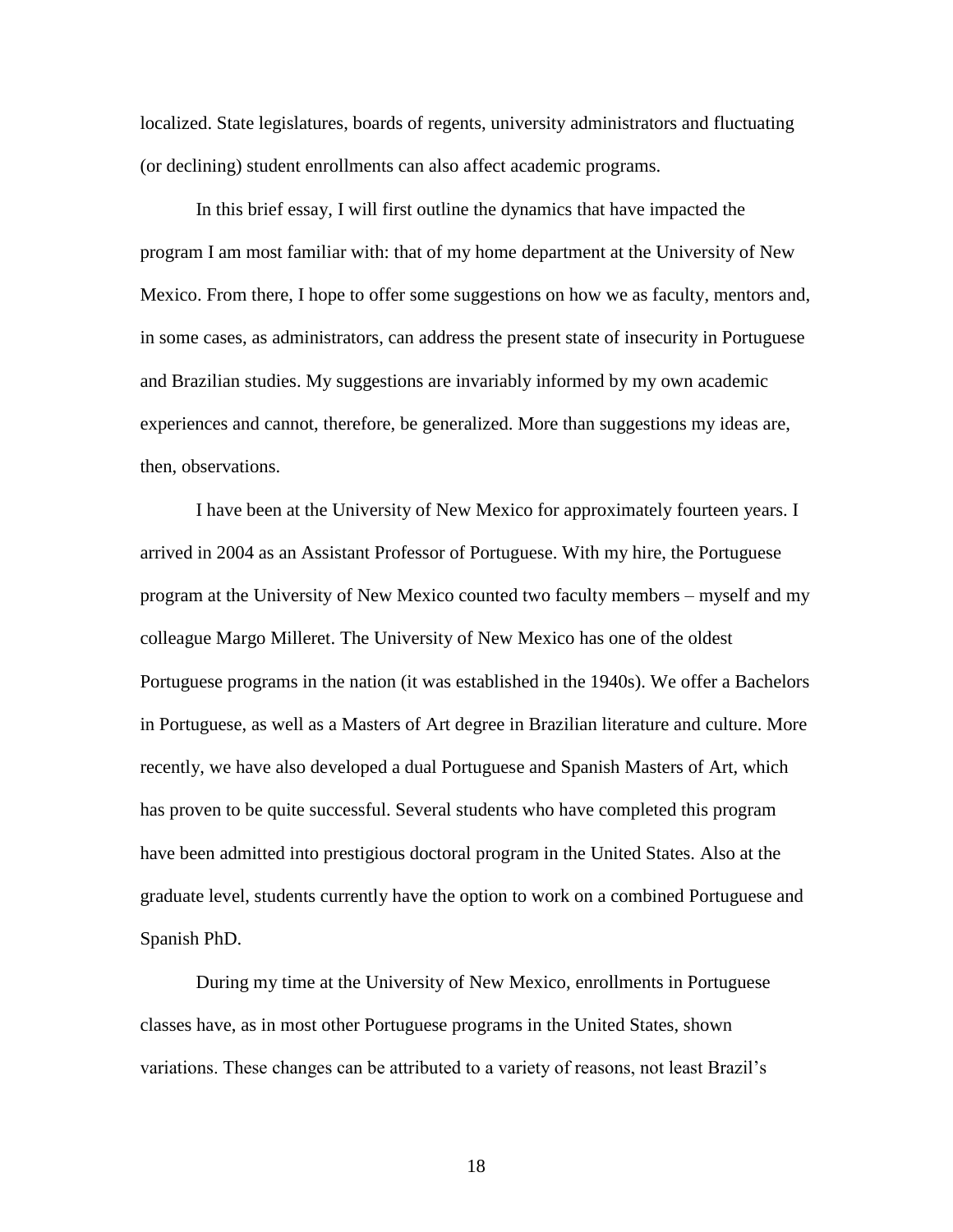fortunes nationally and on the global stage.

It is therefore no coincidence that around 2013-2014 enrollments in most of the Portuguese classes at the University of New Mexico saw a marked upsurge. One must remember Brazil's popularity on the world stage at this particular historical moment. The country's economy was still showing signs of strength and Brazil was poised to host both the 2014 FIFA World Cup soccer championship and the 2016 summer Olympics. Publications such as Larry Rohter's *Brazil on the Rise* (2012) and Alfred P. Montero's *Brazil. Reversal of Fortune* (2014) speak of the country's economic and political ascendancy during that time. This same optimism was also evident on the November 14, 2009 cover of *The Economist*. The image that accompanies the headline "Brazil Takes Off" shows the statute of Christ the Redeemer in Rio de Janeiro literally "taking off" like a rocket into space. The future of Brazil, and, in tandem with the country, of Brazilian studies in the United States, seemed promising indeed.

Capitalizing on Brazil's trendiness and on the country's best known sports modality, in the spring of 2014 one of our Portuguese faculty members offered a class on soccer in Brazilian culture. The class was quite popular with an enrollment of twentythree students and another two students who were unofficially auditing the course. The University of New Mexico's robust numbers in Portuguese were echoed in the 2015 Modern Languages Association report on enrollments in foreign languages. The report shows that though enrollments in most languages declined between 2009-2013, Portuguese bucked the trend and numbers of students enrolled in Portuguese classes actually grew by 10.1% (MLA, 2015, p. 28). A 2012 article on Portuguese programs at North American universities shows enrollments in Portuguese programs had seen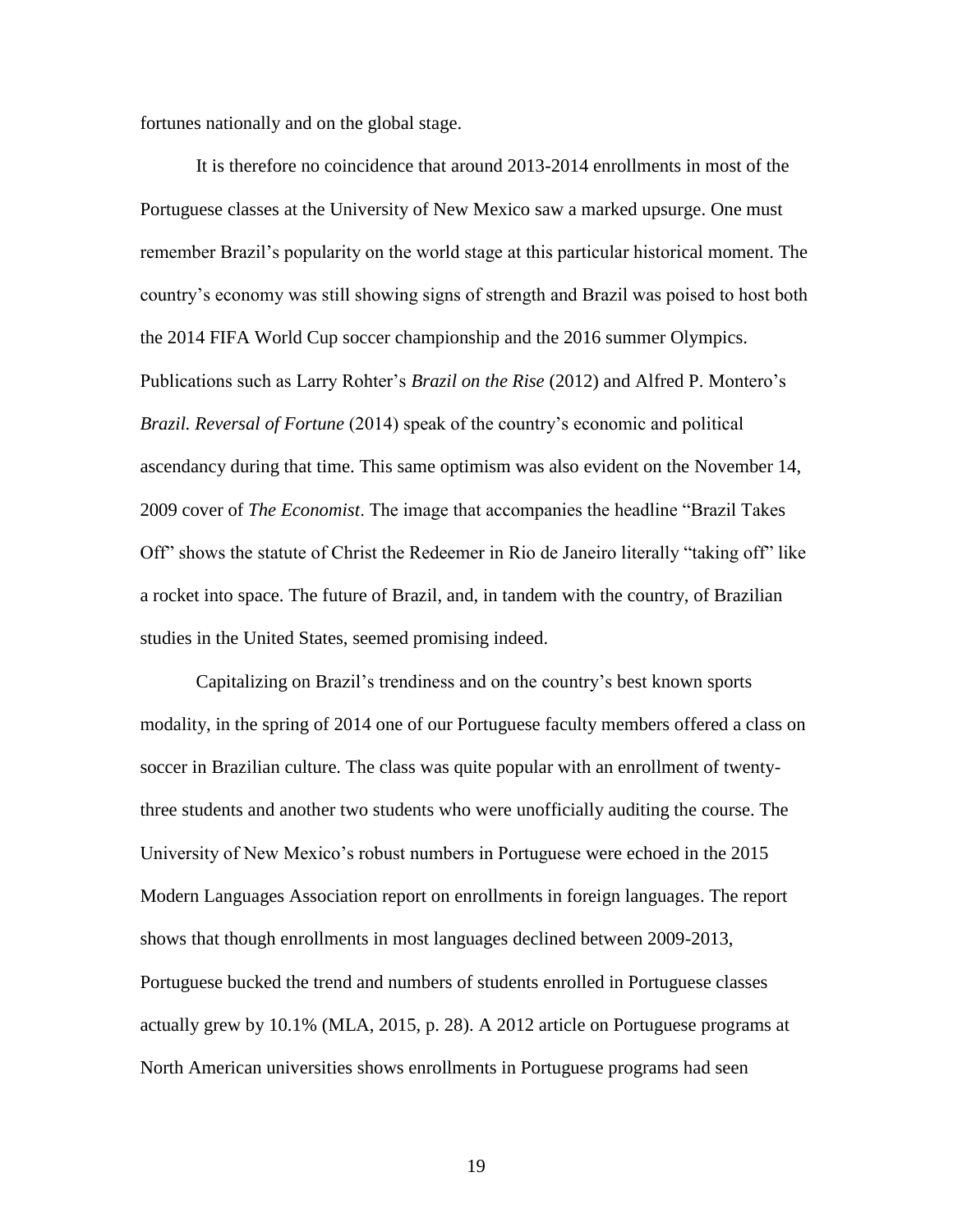significant growth since 1998 (Milleret, 2012).

But then things changed. Not only did Brazil's economic and political fortunes began to falter around 2013, but the University of New Mexico changed its language requirements from two semesters, twelve credit hours, to three credits. The change came about abruptly, as the state legislature put pressure on the university to graduate students in four years (the university's graduation is usually longer than four years. Academics play a part, but so do other factors). Around the same time, also in an effort to comply with the university's push to improve four-year graduation rates, the science programs began to limit the number of courses that students could take outside their majors. This further curtailed the number of students in the language classrooms more generally since, for example, biology is one of primary concentrations with which our Spanish and Portuguese students double major and minor. Because of changes to funding and financial incentives put in place to graduate students quicker, the number of science students started to decline in our language classes, as they had neither the exposure nor the incentive to study languages. Finally, in an attempt to respond to financial duress caused by decreasing state revenues and declining student numbers, the University of New Mexico has also repeatedly increased the minimum number of students that must be enrolled in undergraduate and graduate classes over the last few years. Classes that do not meet minimum capacity can, and at times, are cancelled. As one can imagine, this requisite puts undue strain on smaller language programs such as Italian, Russian and Portuguese.

The different changes that the university implemented had a pronounced impact on enrollments in foreign language courses. Portuguese was no exception. Since 2014 we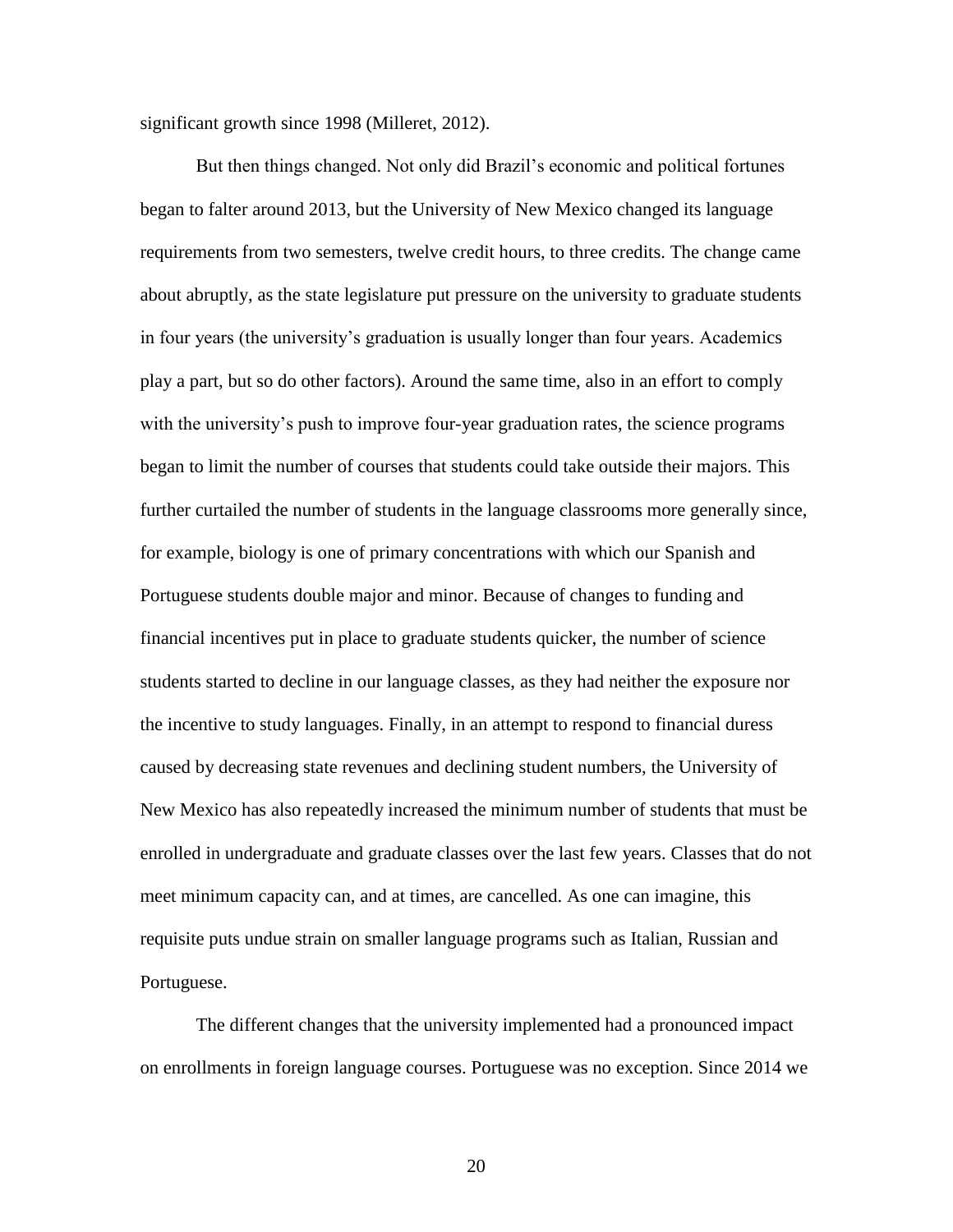have seen a decline in our numbers, especially at the 200 level (beginning and intermediate intensive Portuguese and Accelerated Portuguese for Spanish Speakers). These courses are six credit hours and therefore surpass the minimum credit hours that students are required to take in a foreign language in the College of Arts and Sciences. Numbers have remained more stable at the 100 level (beginning Portuguese), since these courses fit easily into the university's three-credit language requirement. The decline at the 200 level in turn, has had a direct impact on the 300 and 400 level courses (Intermediate-Advanced and Advanced Portuguese). The 300 and 400 level Portuguese classes focus on cultural issues and are required for our majors and minors. With lower enrollments at the 200 level, there are simply less students entering into the pool of potential students for the advanced courses. This is to say, lower enrollments at the 200 level has also meant a decline in the number of students continuing on to the 300 and 400 level courses.

On the other hand, enrollments in our graduate classes have remained fairly stable, perhaps reflecting a strong emphasis on interdisciplinarity, transnationalism and the program's stress on teaching literature and culture vis-à-vis social issues. The latter is an approach that is also used in the 300 and 400 level courses, though the 300 and 400 level courses do not cover transnational issues. They concentrate instead on Brazilian society and culture, providing the students with a broad panorama of the country.

In sum, like many other foreign languages programs, including recently Spanish, Portuguese at the University of New Mexico faces the challenge of enrollments, which even at their most robust, are small in comparison to our sister language, Spanish. And, like many fields in the humanities, we also face the challenge of showing our relevance in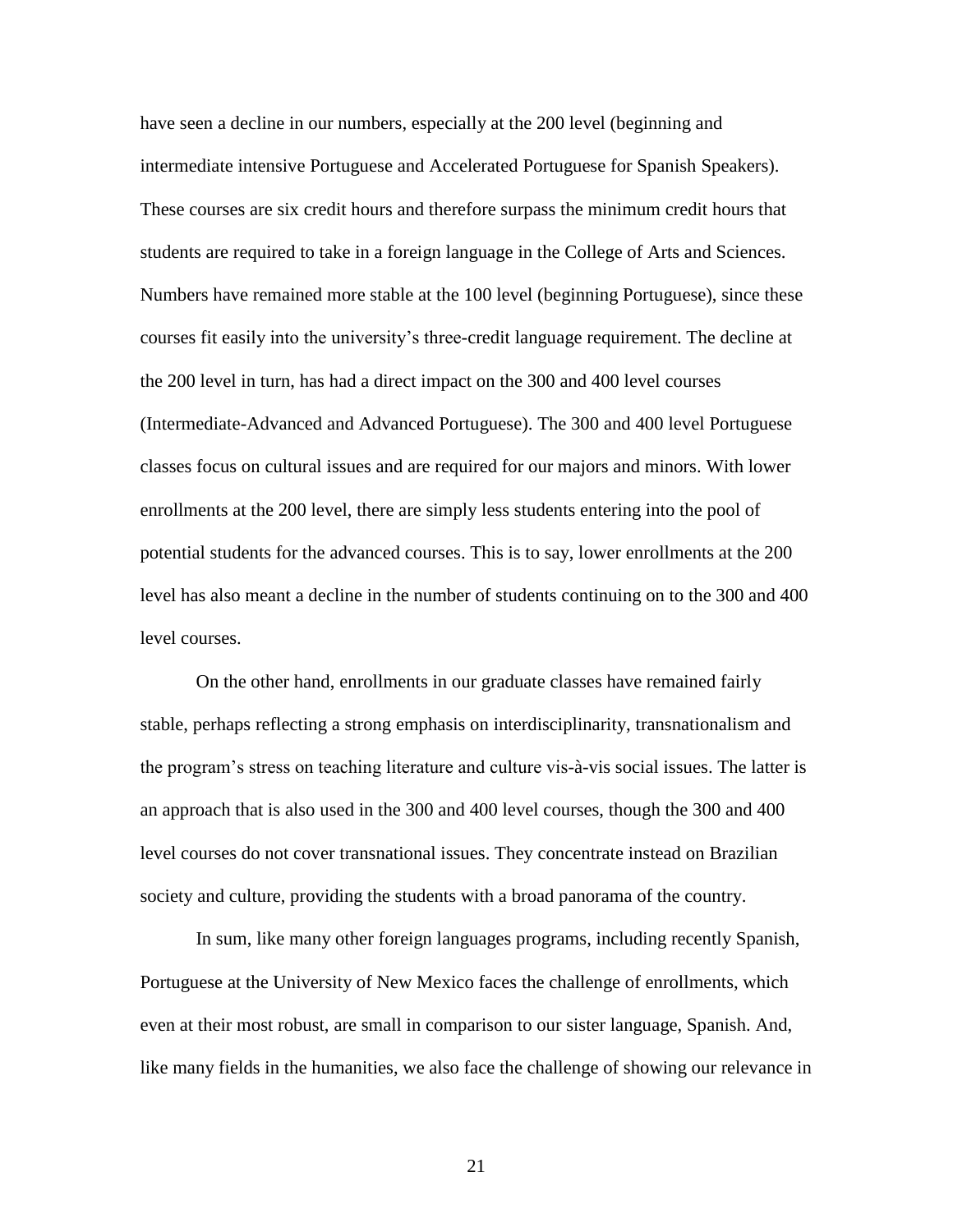an academic environment that is increasingly focused on the STEM fields (often to the detriment of the humanities).

I think that the 2018 Modern Languages Association presidential theme provides a clear and compelling rationale for why the studies of the humanities matter. The 2018 presidential theme states that: "our intellectual, artistic, and pedagogical work in the humanities offers strategies for navigating the crises of our time: political volatility, fluctuating financial markets, fear-mongering media, and increasingly hateful acts and rhetoric that contribute to a general sense of malaise." Complementing this assessment of the value of the humanities Gerald Greenberg, senior associate dean of academic affairs, humanities and curriculum, instruction and programs in the College of Arts and Sciences at Syracuse University maintains that: "Through studying the humanities, one has the opportunity to get to know oneself and others better, the opportunity to become better able to understand and grapple with complex moral issues, the complexities and intricacies of humanity" (Greenberg, 2017). In sum, beyond having practical applications, such as improving writing skills and analytical abilities, the humanities also have moral value in a world in which cross-cultural understanding is at the same time more important and less valued by certain social sectors that have pigeonholed entire groups of people as undesirable others.

To this I would like to add that the study of foreign languages and the cultures that these languages express, in this case Portuguese, adds a supplementary bonus to the ability to "navigate the crises of our times." Foreign languages also augment our opportunities to "get to know oneself and others better."

Several studies have shown that learning a foreign language is beneficial in a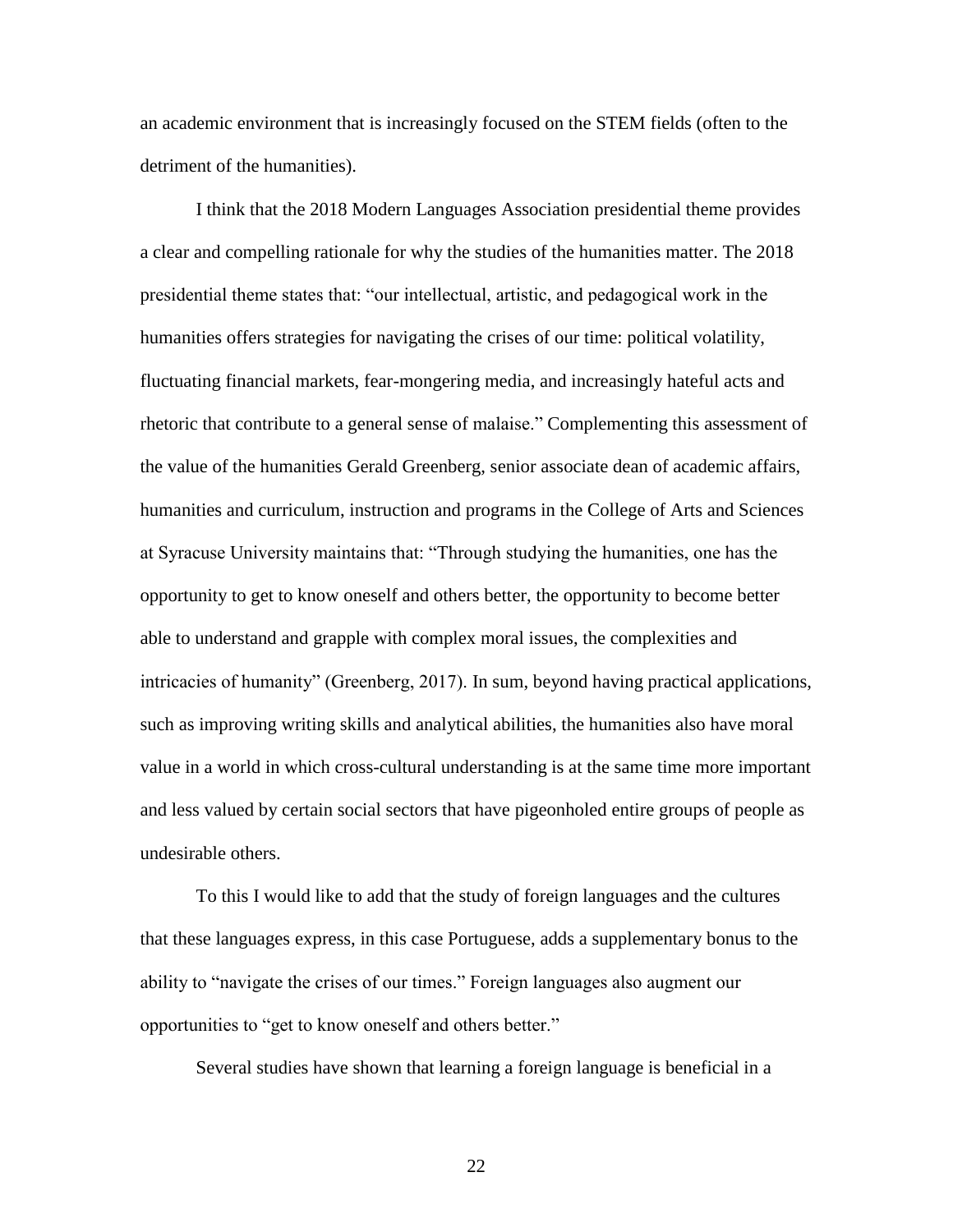purely material sense. But, in these times of insecurity (provoked or not by hash tags), learning a foreign language continues to have immaterial benefits as well. If we are to recruit and retain students into our programs, I believe that we must emphasize both the material and the immaterial. This point was made over ten years ago in the 2007 Modern Languages Association report on "Foreign Languages and Higher Education." The report cited Harvard social scientist Daniel Yankelovich to highlight the relevance of foreign languages in a political conjecture that was still reeling from the 9/11 attacks. According to Yankelovich, our culture "must become less ethnocentric, less patronizing, less ignorant of others, less Manichaean in judging other cultures, and more at home with the rest of the world. Higher education can do a lot to meet that important challenge" (2). Since the present context is no less ethnocentric and Manichean than that of eleven years ago, the study of languages has, in my opinion, become even more vital.

But how do we convey this necessity to students and administrators or even colleagues who do not see Portuguese as a so-called strategic language (as for example Russian, Chinese or Arabic)? At the University of New Mexico we have taken different paths to make our program more visible to undergraduate students, as well as graduate students in different fields. The curricular revisions that define our program presently have their beginning with my now emerita colleague, Dr. Margo Milleret.

Milleret, who taught at the University of New Mexico from 1996-2015, tirelessly strived to improve the Portuguese program at the university. Though a specialist in Brazilian theater, Milleret also conducted extensive research on Portuguese programs in the United States. In 2017 she published the critical anthology *A Handbook for Portuguese Instructors in the US*, which focuses on best practices for Portuguese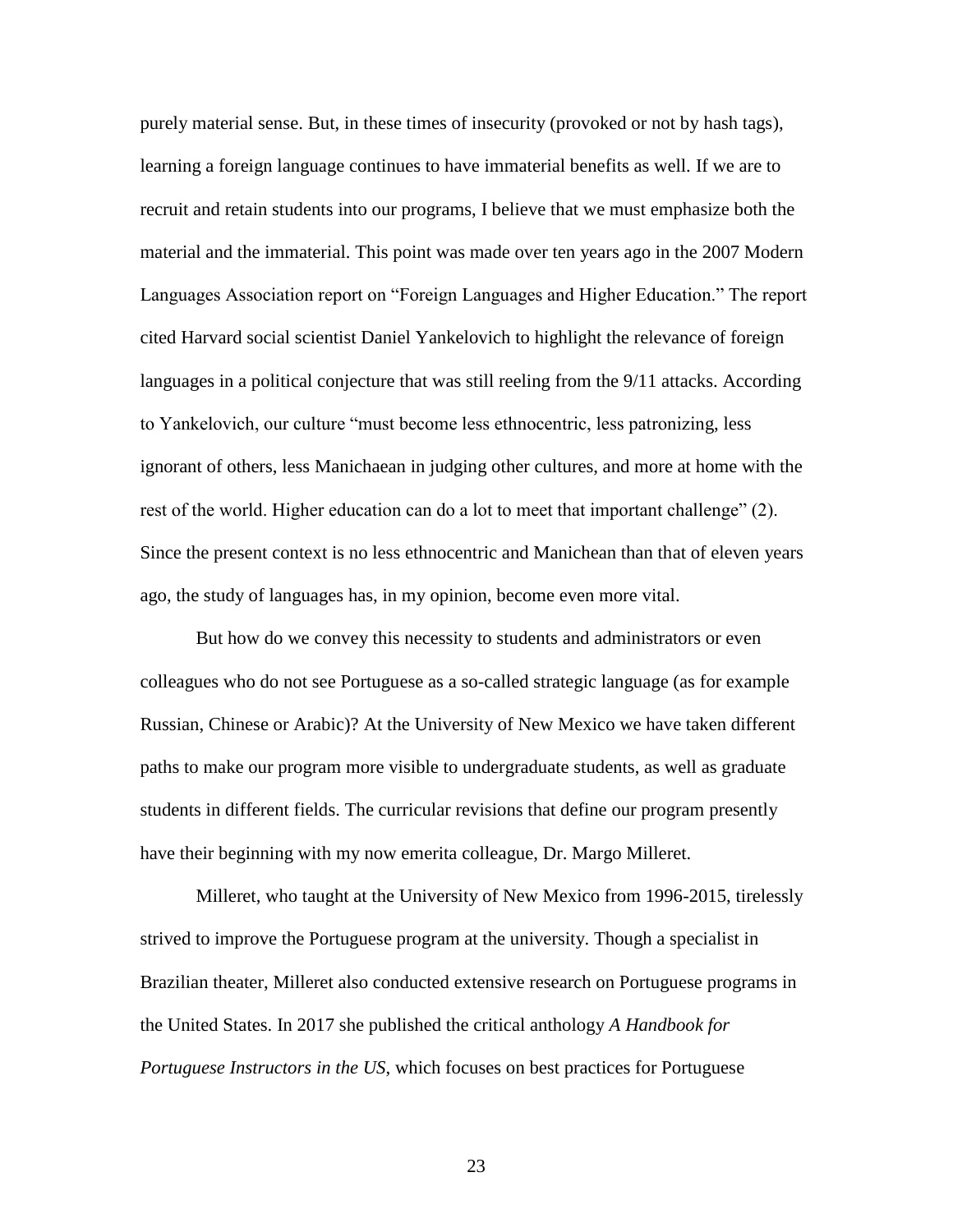programs in the United States.

Dr. Milleret's research on Portuguese programs in the United States informed the innovations she brought to the Portuguese program at the University of New Mexico. She redesigned parts of the curriculum to better serve the needs and interests of the undergraduate population at the university. Her courses covered innovative topics such as Lusophone speakers in the United States and language learning through speech acts. Milleret also included curricular innovations such as service learning in her courses. Though fairly common in some Spanish language programs, this pedagogical approach is not widespread in Portuguese language curricula, especially not in parts of the country that lack a significant Portuguese speaking population.

The contemporary configuration of the Portuguese program at the University of New Mexico owes much to Dr. Milleret's labor, upon which the current faculty has built. At the undergraduate level, we offer classes that deal with socially engaged themes such as resistance in Brazilian literature and culture. Courses that are a set part of the curriculum approach said topics vis-à-vis more canonical texts. In one course, for example, I teach Pero Vaz de Caminha's "Carta de Achamento" (1500) in conjunction with the "Carta Guarani Kaiowá" (2012). Or we will read Gregório de Matos' poem "Triste Bahia" along excerpts from Ana Maria Gonçalves' novel *Um defeito de cor* (2006). The juxtaposition of literary manifestations from different periods conveys a diachronic perspective of Brazilian literature and society and helps students "understand and grapple with complex moral issues, (and) the complexities and intricacies of humanity" (Greenberg 2017).

Many of the current course offerings at the University of New Mexico expose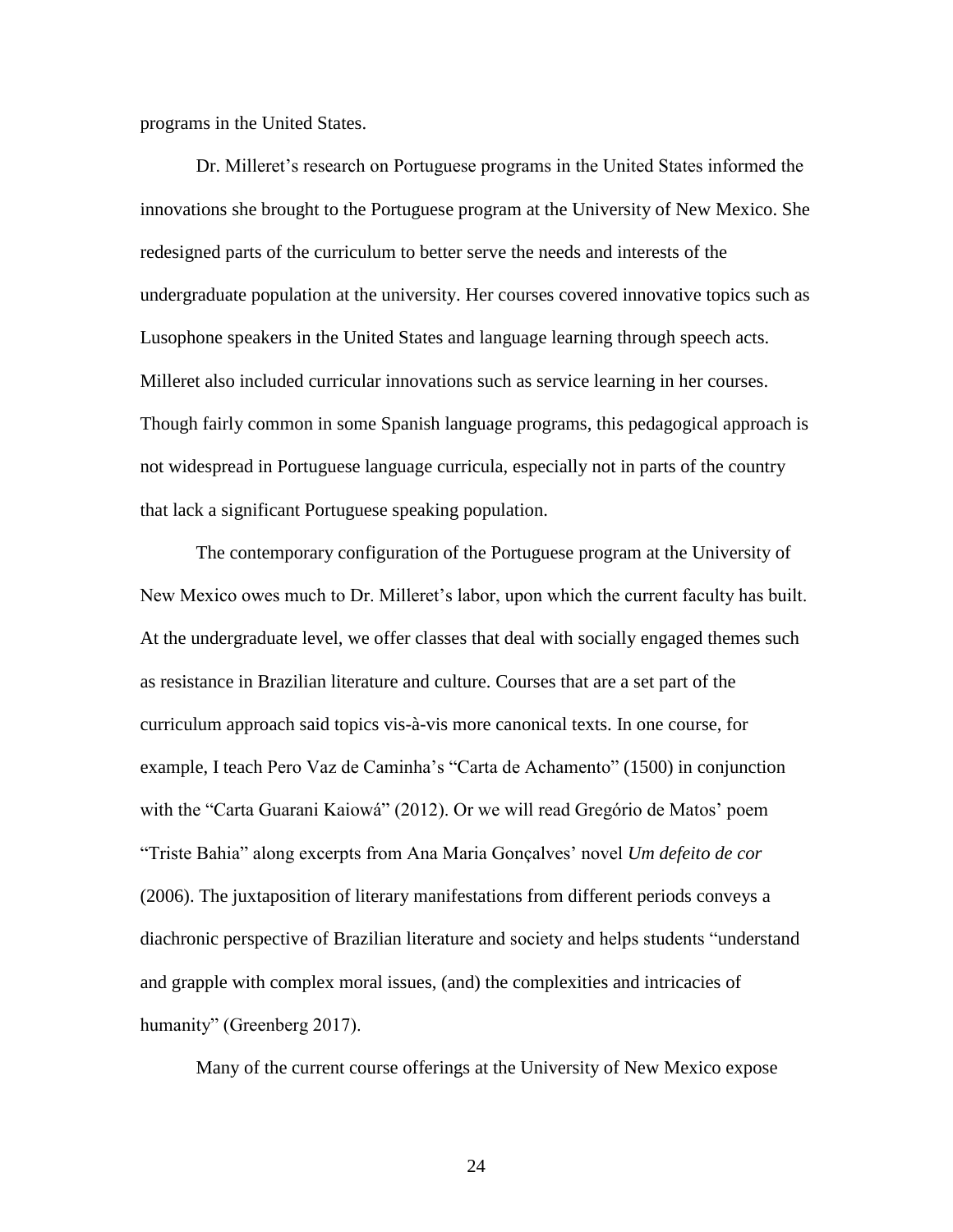students to multiple facets of Brazilian society, while also allowing them to draw comparisons between their lived experience and the materials that they are learning. Some recent courses deal with the dictatorship and post dictatorship in Brazil (a course originally developed by Margo Milleret), social justice in Brazilian culture or the culture of machismo in Brazil. Other staples of the undergraduate curriculum feature courses that engage the students' interest in cultural media beyond the written text. As part of our course rotation, we offer a class on Brazilian popular music (a legacy of Dr. Jon Tolman) and another on Brazilian film. The latter is an outreach class. It is taught in English and is cross-listed with Media Arts. In the past we have also taught outreach courses in Spanish. Usually these classes are part of the Hispanic literature curriculum. The outreach component of the course are commonly materials about Brazilian literature and culture that are taught in either English or Spanish translation. Frequently, students who had taken such a class go on to take Portuguese classes and some of these same students have decided to pursue terminal degrees in Brazilian studies.

Several of our current courses offerings also propose to interrogate ethnocentrism and therefore to: "denaturalize the elements that contribute to states of insecurity" (MLA 2018 Presidential Theme). By emphasizing the social dimension of literature, courses can not only make literary production more relevant to students who do not necessarily come from literary studies (many of our undergraduates are either second majors or minors), but these classes can also offer students new critical tools to engage with the world.

Our graduate courses, which are often cross-listed with undergraduate topics courses, also broach the intersection between literature, cinema and society. However, seminars (i.e. courses taught solely at the graduate level) posit these themes within a truly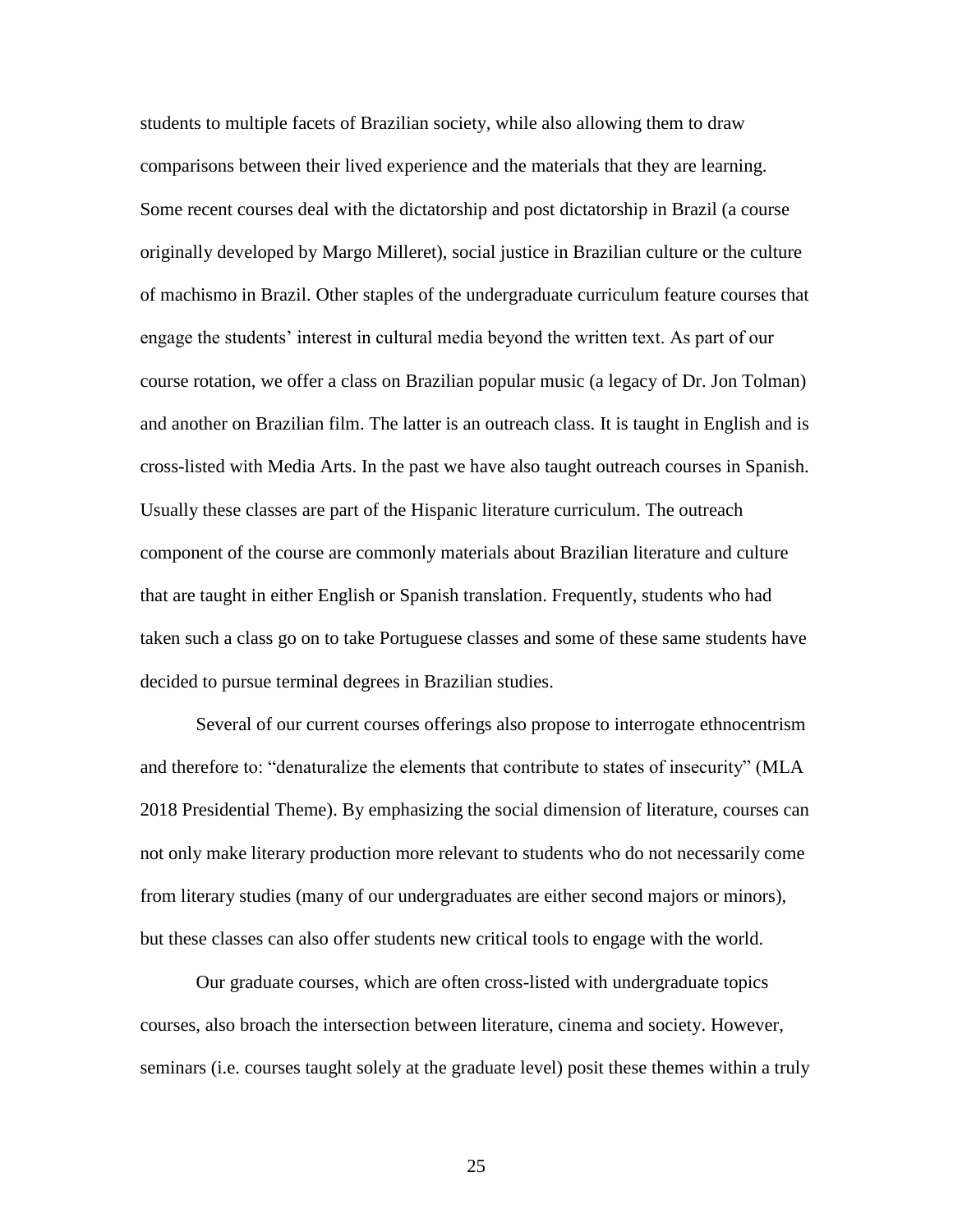Latin American context. Brazilian literary and cinematic production is taught vis-à-vis the output of its Spanish American neighbors such as Argentina, Chile and Colombia. The advantage of this comparative/contrastive approach is that it: a) Exposes graduate students in Brazilian literature and culture to a wider range of literary and cultural manifestations. This can come in handy when Master's students apply to PhD programs and/or when doctoral students apply for teaching jobs. As some recent job postings indicate, many positions in Spanish and Portuguese departments implicitly or explicitly require that candidates be fluent in Spanish and Portuguese, and that they have a foot in both literary and cultural worlds.

The second advantage of a comparative/contrastive methodology is that it can serve as a recruitment tool for Latin American Studies students as well as graduate students in Spanish. Some of these students incorporate Brazil into their research, including doctoral theses. It was with these two aspects in mind that three and a half years ago we established a dual Masters of Art in Portuguese and Spanish. The program has been successful both in terms of recruitment and in placing students into PhDs.

I believe that in the present conjecture of tightening budgets and the consequences of cost-saving measures, such as a decrease in tenure-track faculty positions, a dialogue across disciplinary and geographical borders is one (if not the only or even the easiest) possible way to deal with the state of insecurity in Brazilian studies. We should prepare our students to maintain an open mind toward otherness by, among other things, challenging them to probe into their disciplinary assumptions (as well as other assumptions). At the same time, for those of us directing doctoral theses in Lusophone literature and culture, I believe that it is increasingly important to prepare our students not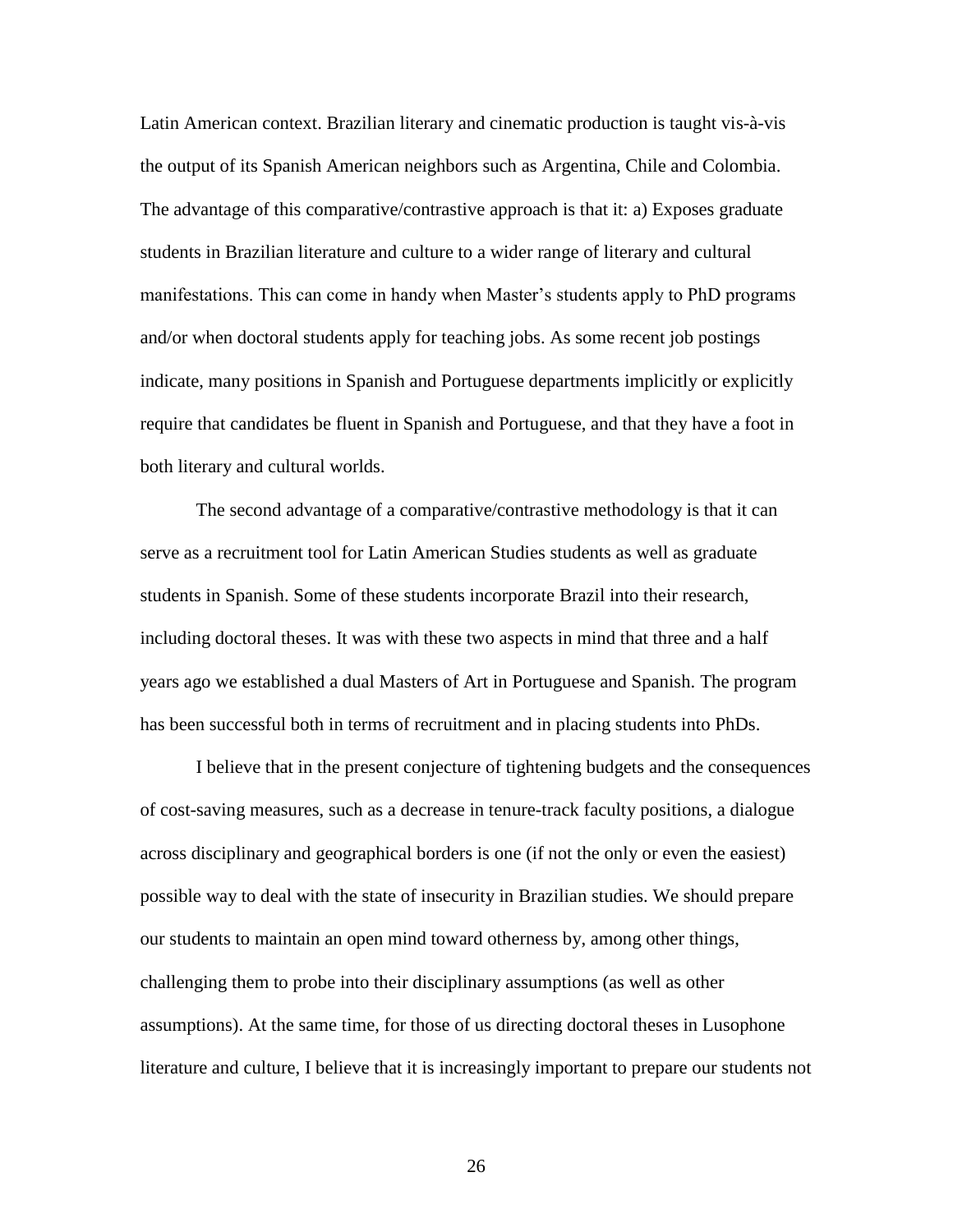only to be able to navigate Spanish and/or Foreign Languages departments. Additionally,

to echo the recommendation of the 2007 MLA report on Foreign Languages and Higher

Education, we need to better prepare our graduate students to take on positions that

emphasize teaching over research.

Finally, ongoing exchanges amongst ourselves, scholars and teachers of

Portuguese provide a forum to bounce ideas off of one another and provide peer support.

Furthermore, the strengthening of existing academic networks such as the American

Portuguese Studies Association and/or the Brazilian Studies Association is essential as

we continue to face down the myriad of challenges to Lusophone studies today.

# Works Cited

*Brazil Takes* off." *The Economist*, November 14, 2009.

Cambridge Institute for Brazilian Studies. "Survey of Portuguese Language Instruction at New England Institutions of Higher Education." Cambridge, Massachusetts, 2015.

Flaherty, Colleen. "Not a Small World After All." *Inside Higher Ed*. February 11, 2015. Goldberg, David, Denis Looney, and Natalia Lusin. *Enrollments in Languages Other* 

*than English in United States Institutions of Higher Learning, Fall 2013*. NY: MLA, 2013.

[https://www.mla.org/content/download/31180/1452509/EMB\\_enrllmnts\\_nonEngl](https://www.mla.org/content/download/31180/1452509/EMB_enrllmnts_nonEngl_2013.pdf) [\\_2013.pdf](https://www.mla.org/content/download/31180/1452509/EMB_enrllmnts_nonEngl_2013.pdf)

- Greenberg, Gerald. "Why we still need to study the humanities in a STEM world." *The Washington Post*. October 18, 2017.
- Looney Denis and Natalia Lusin. *Enrollments in Languages Other than English in United States Institutions of Higher Learning, Summer 2016 and Fall 2016*. NY: MLA, 2018. [https://www.mla.org/content/download/83540/2197676/2016-Enrollments-](https://www.mla.org/content/download/83540/2197676/2016-Enrollments-Short-Report.pdf)[Short-Report.pdf](https://www.mla.org/content/download/83540/2197676/2016-Enrollments-Short-Report.pdf)
- Milleret, Margo. "Portuguese Study in Higher Education in the United States." *Hispania: A Journal Devoted to the Teaching of Spanish and Portuguese*. 95.1 (2012): 135- 150.
- Milleret, Margo, and Mary E. Risner. *A Handbook for Portuguese Instructors in the U.S*. Roosevelt, NJ: Boavista Press, 2016.

Mission of Smith College.<https://www.smith.edu/about-smith/smith-history/mission> Modern Language Association. 2018 Presidential Theme, "States of Insecurity." [https://www.mla.org/Convention/Convention-History/Past-Conventions/2018-](https://www.mla.org/Convention/Convention-History/Past-Conventions/2018-Convention/2018-Presidential-Theme) [Convention/2018-Presidential-Theme](https://www.mla.org/Convention/Convention-History/Past-Conventions/2018-Convention/2018-Presidential-Theme)

Montero, Alfred P. *Brazil: Reversal of Fortune*. Cambridge: Polity, 2014